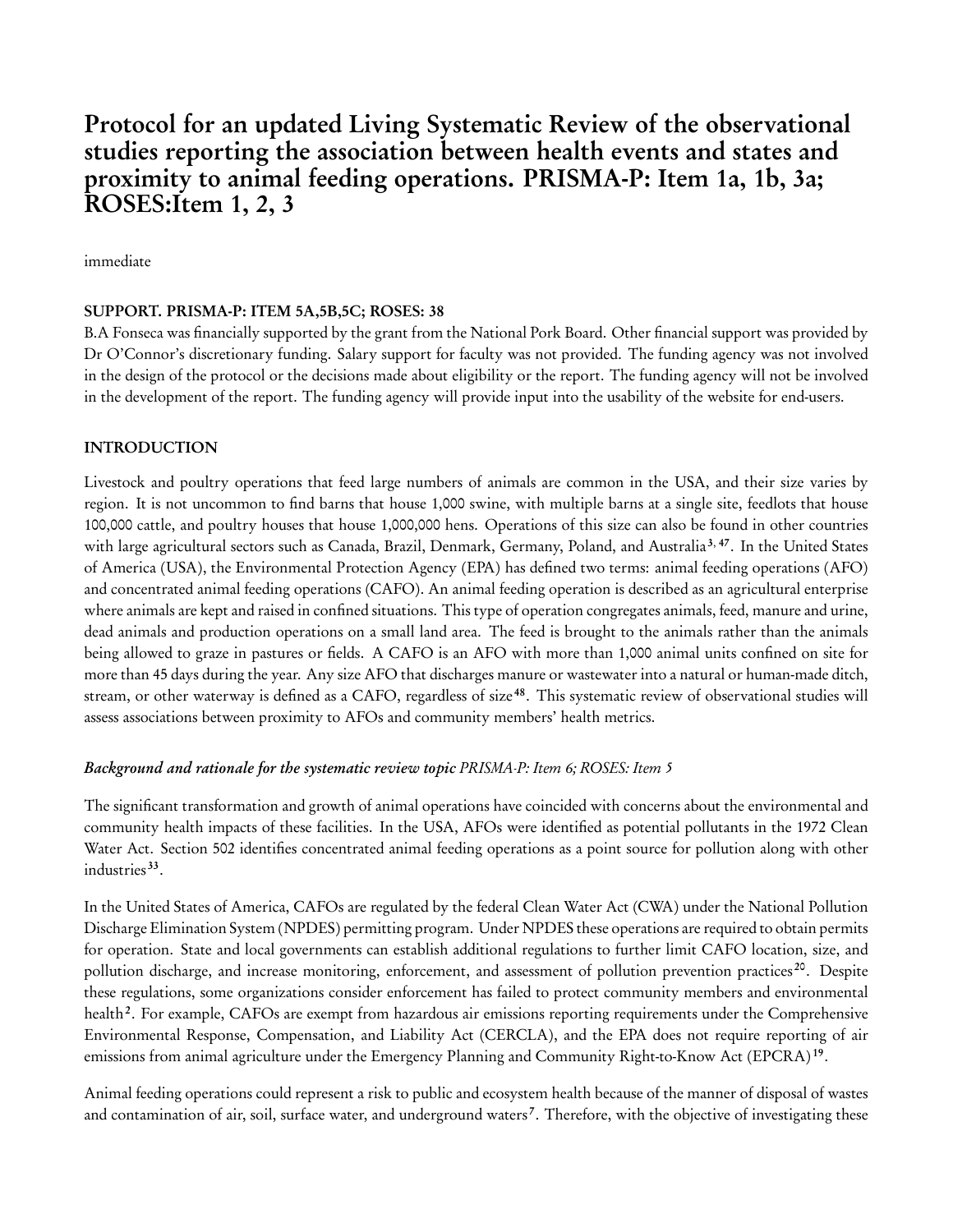hypothesized impacts, multiple studies have been carried out to obtain reliable evidence. Some researchers have focused on explicit human health outcomes, while others have focused on the presence of air, soil, and water contamination. The studies of human health outcomes are the focus of this systematic review. This review is not a comprehensive assessment of causation, which would require additional information. Rather, this review aims to contribute to causation questions by summarizing the evidence from studies of human health outcomes<sup>31, 60</sup>. A review of these studies alone is not able to establish a causal relationship between living near AFOs and human health outcomes. To establish causation requires triangulation of multiple aspects of evidence<sup>36</sup> using methods such as the application of Hill's causal guidelines<sup>31</sup> or World Health Organization criteria for evaluation of environmental evidence<sup>25</sup>. This review aims to summarize the evidence needed for that inferential process. Using Hill's key points for example, part of the evidence base needed for causal inference includes assessment of the strength of the association from studies that seek to estimate a causal effect and evidence of a dose-response relationship in those studies. The review proposed here provides a summary of those factors. Assessment of other of Hill's key points such as coherence and analogy, would come from different sources.

For this systematic review, the focus is the health outcomes of residents living in areas surrounding AFOs i.e., community health. Numerous narrative reviews have been conducted addressing community effects<sup>8, 11, 13</sup>; however, these reviews lack critical aspects of evidence synthesis such as explicit eligibility criteria, explicit descriptions about information retrieval, explicit effect size extraction methods, and formal methods for risk-of-bias assessment. Previous systematic reviews by members of our group and others have noted multiple health outcomes evaluated in the body of literature: asthma, diarrhea, inflammatory bowel disease, depression, anxiety, eye irritation, difficulty breathing, wheezing, sore throat, chest tightness, nausea, bronchitis, and allergic reactions <sup>15, 45, 47</sup>. However, only Q fever, a disease caused by the bacteria Coxiella burnetii, has been consistently associated with community member proximity to livestock<sup>47</sup>.

#### Rationale for updating the review

This topic has been previously reviewed by our group; however, as the literature about health outcomes grows, there is a need to update the review of the literature so that it reflects the current evidence on:

- New health outcomes assessed for proximity to AFOs
- New findings for previously studied health outcomes

Cochrane proposes that reviews should be updated based on the criteria and considerations displayed in Box 1  $(24)$ :

Our review meets these conditions:

- The topic is still of strategic importance as there remains concern regarding the association between AFOs and human health outcomes.
- It is necessary to incorporate the findings from new studies that have been published since our last systematic review. To make this possible, there is a team available to do the work.
- The impact of the new evidence on the prior review conclusions is unclear. However, because many health outcomes in the prior review were only evaluated by a single study, the addition of new evidence from low risk-of-bias studies may be very influential on the conclusions of the review.
- The novelty in the implementation of a living systematic review (LSR) on this topic (see discussion below) will facilitate keeping the evidence current and generating greater credibility regarding the conclusions.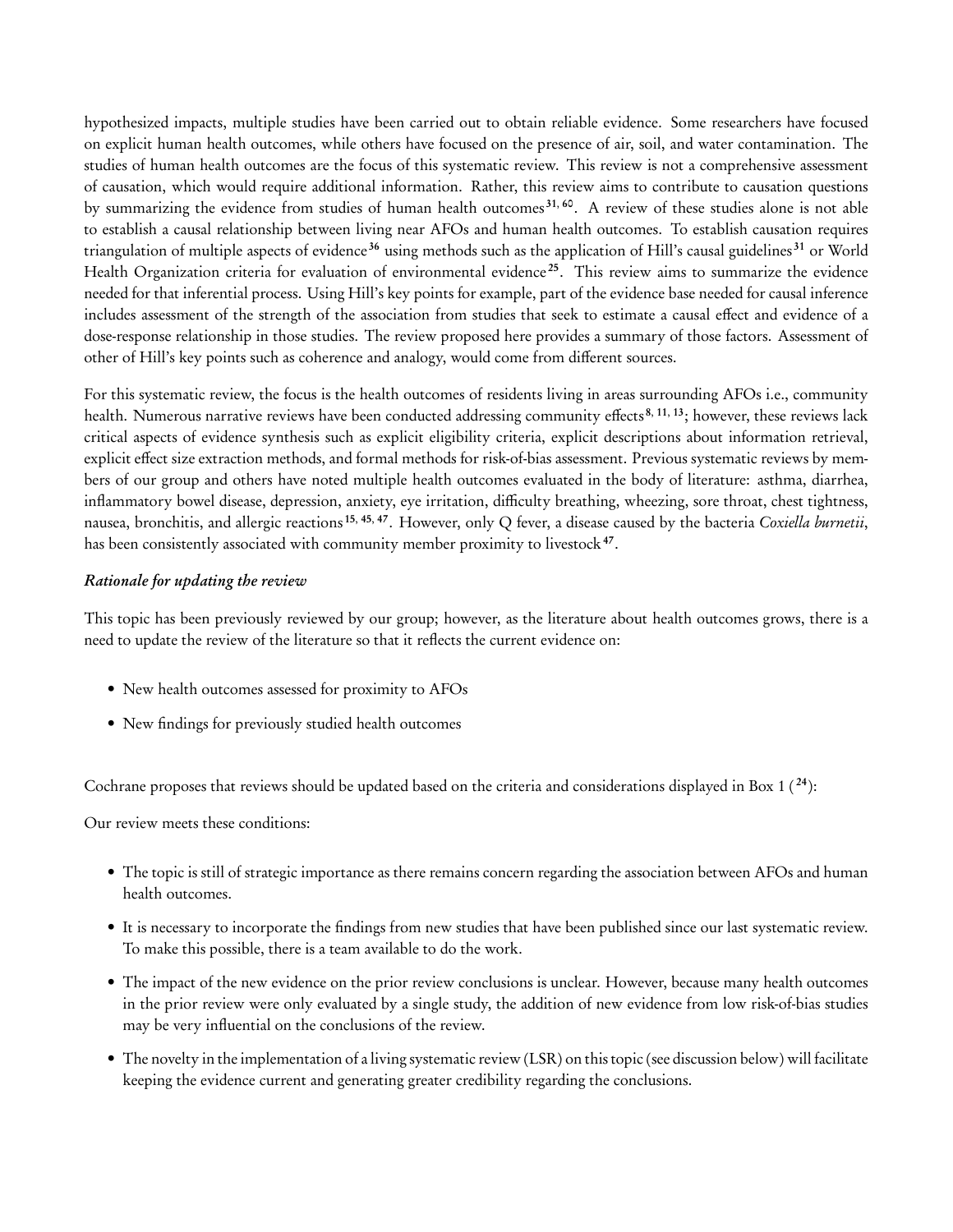1. Strategic importance

- Is the topic a priority area ( for example, in current debates or considered by guidelines groups)?
- Is there important new information available?
- 2. Practicalities in organising the update such as
	- Size of the task (size and quality of the review, and how many new studies or analyses are needed)
	- Availability and willingness of the author team

#### 3. Impact of the update

- Does new research impact on findings and credibility
- Consider whether new methods will improve review quality

# 4. Update decision

#### Box 1. Cochrane criteria for updating of systematic reviews

To our knowledge, since the publication of the two reviews published by our group, a limited number of reviews have approached this topic and have focused mainly on the risks of bioaerosols from intensive farming <sup>15</sup>. Therefore, we propose to update the prior systematic review (second review) with respect to the question, "What is the association between animal feeding operations and the health events and states of individuals living near animal feeding operations but not actively engaged in livestock production? ". A systematic approach to evidence synthesis and interpretation, as will be used in this review, is likely to generate more transparent, robust inferences than ad hoc considerations. If evidence is found to be lacking, our review approach may be useful in identifying research gaps<sup>35</sup>.

# Living systematic reviews

The two systematic reviews<sup>45, 47</sup> that preceded this new review used the "static" traditional approach for systematic reviews. The second review<sup>47</sup> was an update of the first systematic review<sup>45</sup>. For this new version, the format of the review will change to a living systematic review (LSR) approach. The first updated iteration of the review generated using this new approach will be referred to hereinafter as the baseline review. A LSR is a systematic review that is continually updated, incorporating relevant new evidence as it becomes available, and is usually published as an online systematic review<sup>18</sup>. There are some areas in which LSRs differ from conventional SRs. Instead of the intense, sporadic effort of conventional SRs and SR updates, LSRs require a continuous workflow, with a moderate amount of effort coordinated over long periods of time, and gradual evolution in the review team<sup>38</sup>. Although there is no clear consensus regarding the frequency with which such a review should be updated, generally it is considered that LSRs should incorporate relevant new information within a maximum of 6 months of the information becoming available <sup>18</sup>. A LSR can be differentiated from a standard systematic review update by an explicit and a priori commitment to keeping the systematic review as current as possible with a predetermined frequency of search and review updating <sup>17</sup>, <sup>18</sup>. This approach was decided upon for this review update for several reasons:

1. The review addresses an important topic of on-going public health interest as documented by the debate among policymakers and the general public and therefore new evidence is often being published<sup>3, 21, 43</sup>. The controversy has not only been limited to the field of health but has also had implications for social and racial equality. For example, in the USA the negative health effects associated with AFOs have been described as disproportionately impacting low-income and economically distressed communities with high proportions of ethnic and racial minority residents<sup>1, 14</sup>.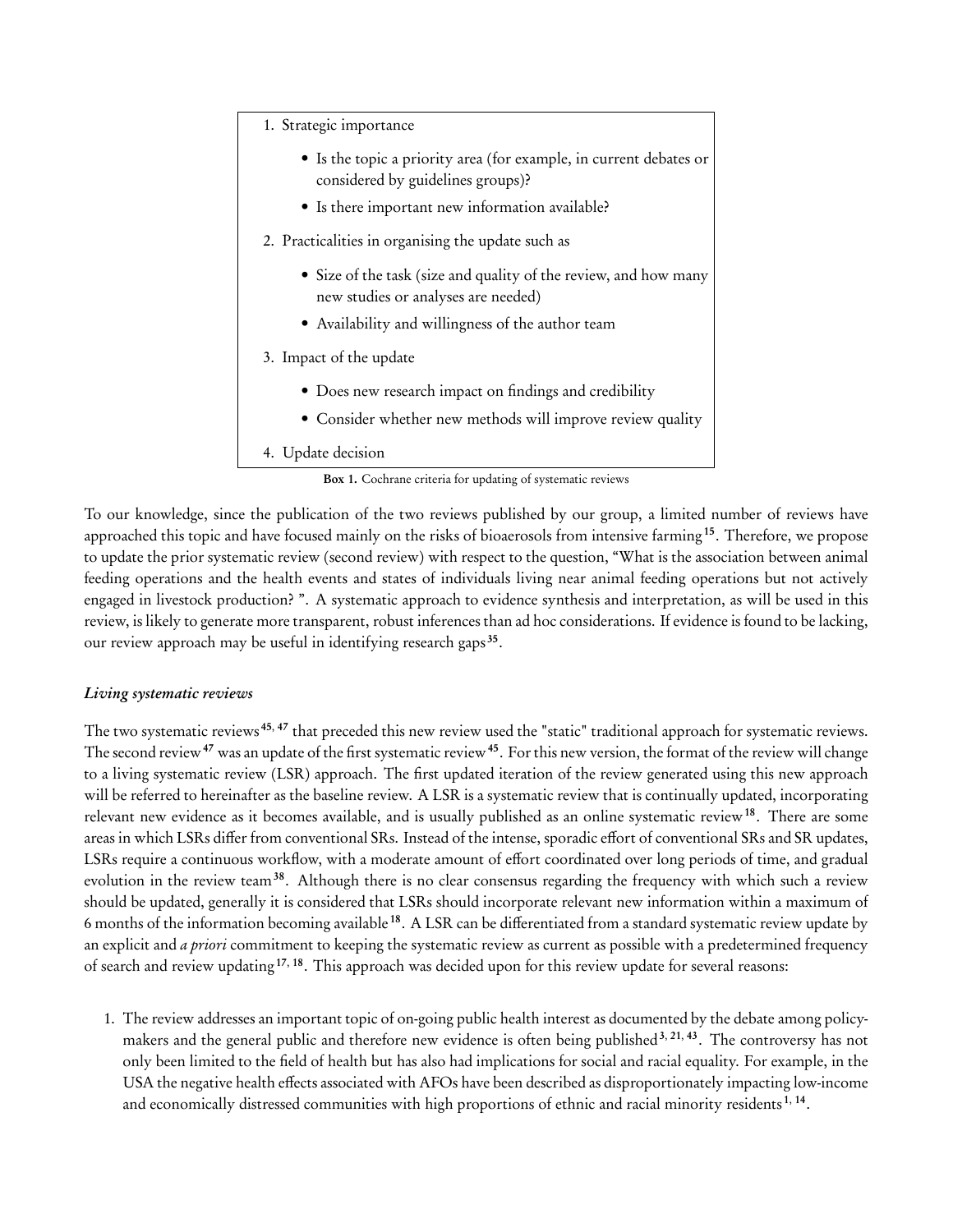- 2. There remains uncertainty in the existing evidence base; our second systematic review<sup>47</sup> found no consistent doseresponse relationships between surrogate clinical outcomes and AFO proximity. There was inconclusive evidence for non-respiratory health outcomes, and the association between methicillin-resistant Staphylococcus aureus (MRSA) colonization and proximity to AFOs was unclear in part due to the small number of studies. Therefore new evidence could impact conclusions.
- 3. New evidence about the health impacts of living near a confined AFO on community members is being generated continually; however, publications are static and do not reflect new information as it becomes available.
- 4. The methodology for the assessment of risk of bias from observational studies, which make up the bulk of evidence in this topic, is evolving so there is the opportunity to incorporate updated concepts related to risk of bias in environmental exposures into this review.

A living systematic review would be accessible and provide the most up-to-date summary of the evidence, to help policy makers and others to make informed decisions about CAFO approval and placements. In this sense the American Public Health Association has adopted a new policy resolution. The Precautionary Moratorium on New and Expanding CAFOs calls for federal, state and local governments, including public health agencies, to impose a national moratorium on new and expanding CAFOs until additional scientific data on the attendant risks to public health have been collected, uncertainties resolved, and 12 action steps outlined in the resolution have been taken<sup>2</sup>. One of those actions for liquid manure handling systems, for example, requires that: "Federal and state governments prohibit the installation of new liquid manure handling systems, including waste lagoons, and phase out their use on existing operations in order to reduce the risk of public health and environmental disasters". Similarly, for the application of dry manure it is required that: "The federal and state governments apply the National Pollutant Discharge Elimination System (NPDES) permitting program and Natural Resources Conservation Services Comprehensive Nutrient Management Plans (CNMPs) to develop and implement strict oversight protocols for the application of dry manure so that it does not exceed agro-economic standards". Based on studies of AFO air emissions that support the argument that they may pose a public health hazard, EPAâĂŹs efforts have developed emissions estimating methodologies (EEMs), by studying emissions at AFOs in several states over 2 years<sup>30</sup>.

#### Stakeholder engagement PRISMA-P: Not an Item; ROSES: Item 6

For a topic that involves the environment, all of society might be considered stakeholders; however, the most immediate stakeholders include members of communities living near animal feeding operations and owners of CAFOs. For the protocol stage, we have consulted community members or CAFO owners. However, the updated protocol modifications are based on discussions and comments received since the prior review from scientific groups. The utilization of a living systematic review format is part of stakeholder engagement as it will allow all stakeholders to access data of interest and contact the review team via email with comments and concerns about interpretation. The project is funded by the National Pork Board, so that group defined the question of interest but have no involvement past definitions of the topic of the review.

#### Objective, definitions of the question components and gap identification PRISMA-P: Item 7; ROSES: Item 7,8,36

The main objective of this systematic review is to evaluate the association between exposure to animal-feeding operations (AFOs) and either the health events or health states of individuals living near animal feeding operations but not actively engaged in livestock production. A secondary objective is to ensure the evidence is up-to-date, using a LSR approach.

#### **METHODS**

For the conduct of this living systematic review (LSR), we will follow the best practice recommendations of The Conduct of Systematic Reviews in Toxicology and Environmental Health Research (COSTER) as the guiding conceptual framework  $^{62}.$ These recommendations are focused on providing a comprehensive conceptual framework for SRs that address the risks to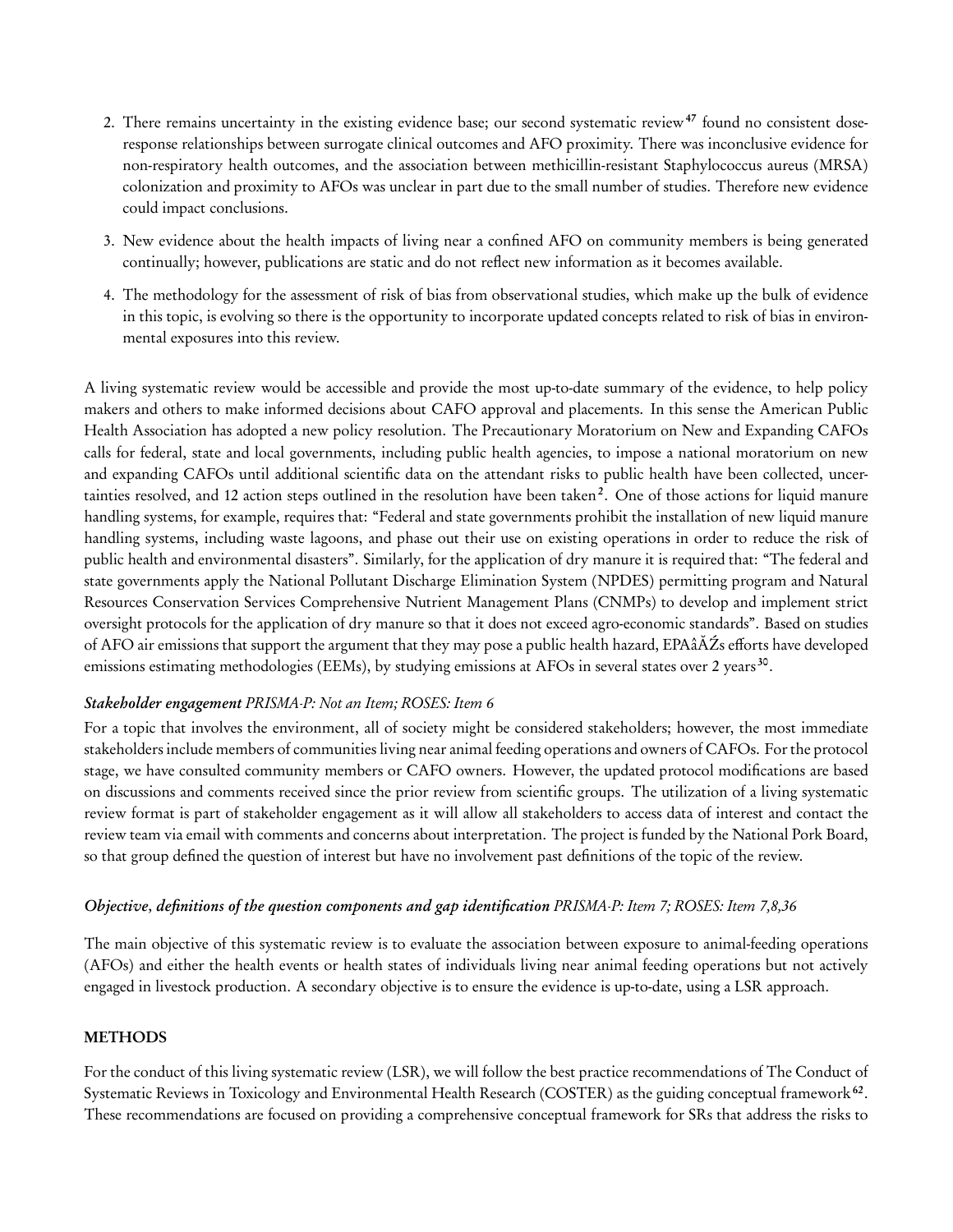human health posed by exposure to environmental, chemical or other challenges<sup>62</sup>. Box 2 shows the SR steps in which the COSTER recommendations for the planning and conduct of environmental health systematic reviews are applied.

COSTER presents 70 recommendations for best practice across the 8 steps of the SR process:

- planning the SR;
- searching for evidence;
- selecting evidence for review;
- extracting data;
- critically appraising each individual included study;
- synthesising the evidence;
- interpreting the evidence and summarising what it means for the review question; and
- drawing conclusions.

Box 2. Recommendations of The Conduct of Systematic Reviews in Toxicology and Environmental Health Research (COSTER)<sup>62</sup>

Our approach to following these COSTER recommendations is to compare the protocol and review processes to that checklist and ensure that all items are followed as proposed, and where not feasible, the rationale for divergence is presented. This protocol is part of the "planning the SR" recommendation and the completed checklist is included in the supplementary appendix at the end of this document. For the reporting of the review protocol, we propose to use the union of topics suggested by Preferred Reporting Items for Systematic review and Meta-Analysis Protocols (PRISMA-P) and any additional topics proposed by The Reporting standards fOr Systematic Evidence Syntheses (ROSES) <sup>27</sup> that are not covered by PRISMA-P. For the review we anticipate using the same approach i.e., a combination of the Preferred Reporting Items for Systematic Reviews and Meta-Analyses (PRISMA) reporting guidelines  $41, 42, 50$  and ROSES. However, as reporting guidelines are frequently updated and developed, we will use the most recent reporting guideline available at the time of publication.

# Registration

We propose to register this protocol with the Prospero website, as an update to the prior review and protocol  $46, 47$ , and to provide a version of the protocol on the SYREAF (Systematic Reviews for Animals and Food) website (http://www.syreaf.org). Due to concerns about plagiarism and prior publication, which we have encountered with prior reviews, an abridged protocol will be added to Prospero website.

Eligibility criteria PRISMA-P: Item 8; ROSES: Item 20, 21

# Participants eligible for inclusion in the review

The populations of interest are humans living in communities near AFOs that might reasonably be described as industrial, large, concentrated, or other synonyms. Production systems that appear to be grass-based, nomadic or confined smallholder operations are also not relevant to the review. There is primary research that suggests AFOs can represent an occupational hazard for workers <sup>16, 58</sup>. Occupational health involves a different population and is not eligible for this systematic review<sup>13, 40, 54</sup>.

# Exposures eligible for inclusion in the review

There is no consensus about the metrics of exposure to AFOs. There are many ways exposure to AFOs has been measured, such as odor intensity, levels of contaminants in the air, soil, or water, proximity measured by distance, or exposure measured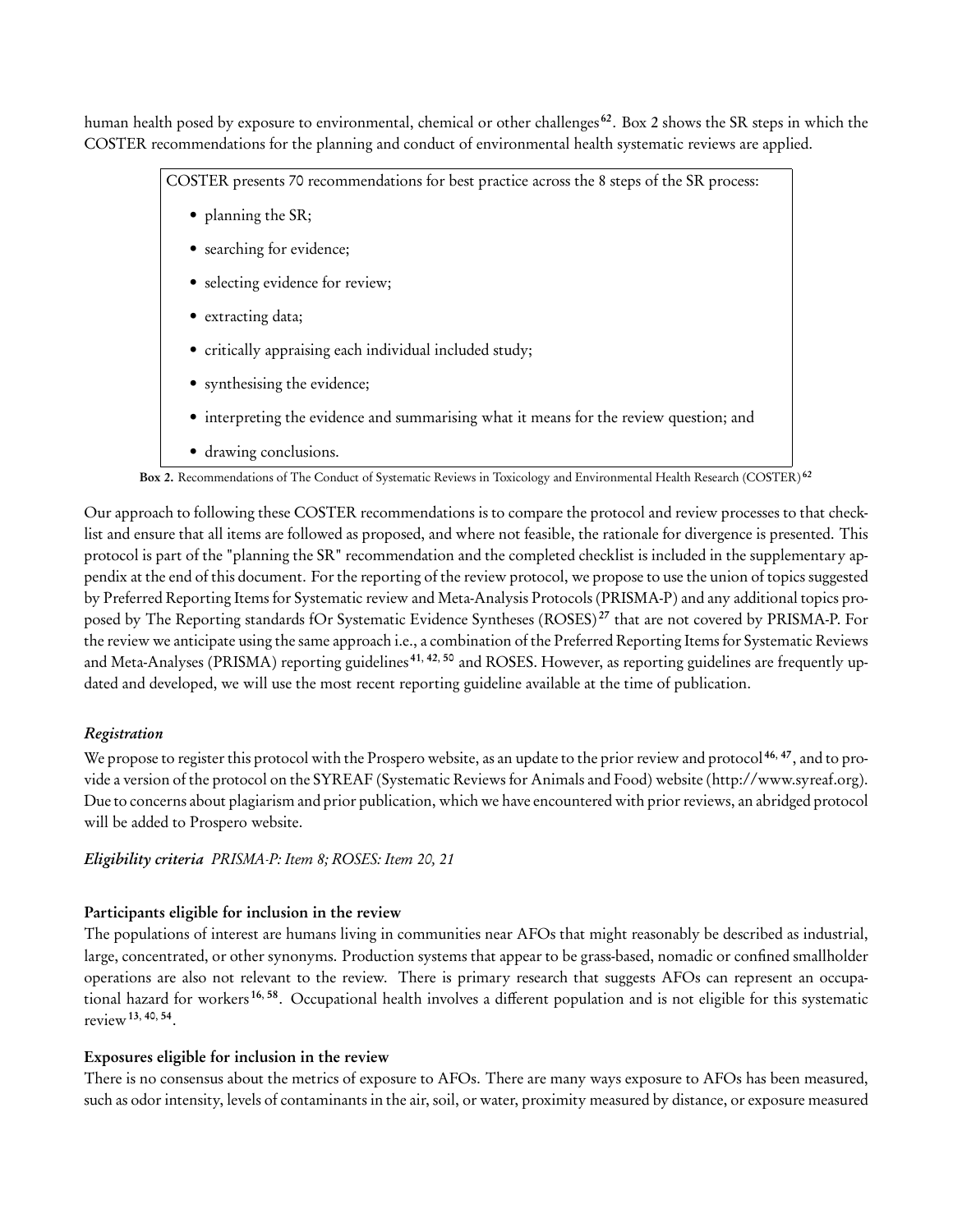by AFO animal density units. This list of exposures is indicative rather than exhaustive and therefore other measures, not mentioned so far, will also be eligible to cover new measures not yet identified. Models of AFO exposure are not eligible. The rationale for the exclusion of these models is that the relevance of such models of exposure in real life is often unclear.

#### Outcome measures eligible for inclusion in the review. PRISMA-P: 13

Outcomes of interest must be events or states measured on humans to be eligible for the review. The outcomes do not need to be a disease; for example, colonization or culture of bacteria from a human is an eligible outcome. As was done during the second review<sup>47</sup>, data about the antimicrobial resistance patterns of organisms cultured from individuals living near AFOs will be included as a health outcome. The outcomes will be categorized either as incident events or states based on whether the studies involved observing the incidence of an event (e.g. the incidence of being diagnosed with asthma) or the prevalence of a state (e.g. the prevalence of asthma, prevalence of colonization with MRSA)<sup>52</sup>.

Studies reporting on biomarkers of disease will be eligible. For example, airway inflammatory biomarkers such as serum immunoglobulin-E ( IgE), peripheral blood eosinophils, sputum eosinophil counts, exhaled fraction of nitric oxide (FeNO) or bronchial hyperresponsiveness will be eligible outcomes as they are indicating airway disease <sup>23</sup>. This list of tests is indicative rather than exhaustive. Health outcomes captured at a single time point, such as self-reported health states or events using survey instruments, will not be eligible unless the primary research authors provide evidence of appropriate psychometric properties (validity, reliability, responsiveness) and clinical interpretability (validated). This evidence would come from citations of known published scales of disease or conditions. Indicative examples of such instruments for respiratory disease include asthma diaries such as Pediatric Asthma Diary (PAD), Pediatric Asthma Caregiver Diary (PACD), the daytime and nocturnal asthma symptom diary scales, the Asthma Control Diary (ACD)<sup>5</sup>, the Adult Asthma Epidemiological Score [A2 score]) and the Global Allergy and Asthma Network of Excellence (GA2LEN) questionnaire ( the GA2LEN Asthma Epidemiological Score [GA2LEN score])<sup>55</sup>.

Regarding psychological outcomes, some studies have used questions such as "How do you feel now?" (a) stressed or annoyed, (b) nervous or anxious, (c) gloomy, blue, or unhappy, (d) angry, grouchy, or bad-tempered, (e) confused or unable to concentrate. These are examples of single time-point self-reported outcomes related to mental health states. The International Consortium for Health Outcomes Measurement ( ICHOM) has stated that several methodological issues could emerge as a consequence of empirical assessment of mental health domains including insufficient measurement precision, limited measurement range, high respondent burden, or inadequate physician reports. An example of an eligible instrument to evaluate individuals within different mood domains is the Profile of Mood States (POMS) <sup>57</sup> .

Despite the fact that we will include just validated instruments to measure outcomes, we will not be inclined to use one particular instrument as criteria of inclusion/exclusion. For example, a comprehensive literature review of instruments to measure depression and general or specific anxiety symptoms found over 80 instruments <sup>44</sup>. This illustrates that there are multiple validated instruments to measure a health outcome and thus creating an exhaustive list of instruments for each outcome might be challenging and limiting.

Proxies for disease based on medical records such hospitalizations or asthma medication records can have low sensitivity and specificity<sup>32</sup>. However, as these proxies are quantitative and obtained from external sources they are less susceptible to differential measurement bias, and therefore will be eligible outcomes.

Ineligible outcomes including models of human disease, either in vitro or in vivo, are not eligible. The rationale for exclusion of these models is that the relevance of such models of human disease to real life experience is often unclear. Outcomes that do not represent direct health measures in humans (e.g., antimicrobial resistance patterns in soil or water resources) are also not eligible. Therefore, studies that have an outcome measured on environmental entities such as air, water, soil or the built environment are not relevant to the review and are ineligible.

#### Study designs eligible for inclusion in the review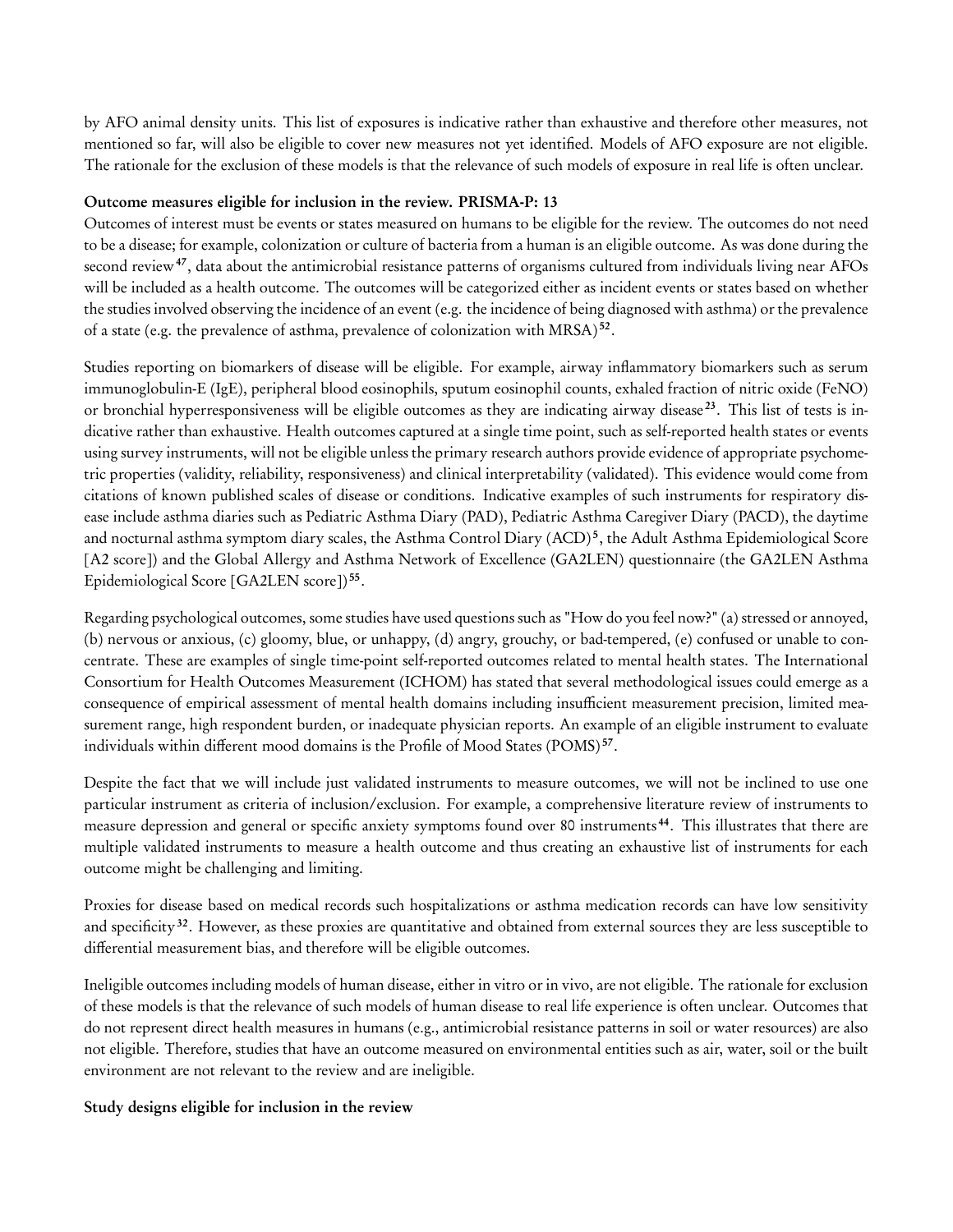Eligible studies are observational studies collecting primary data where the unit of concern for the outcome is the individual. Studies where the unit of measurement of the outcome is a population aggregate (i.e. ecological studies) are not eligible. The rationale for the exclusion of these studies is that the unit of measurement of the outcome in these type of studies operates at the aggregate or group level and therefore inference about individual-level associations cannot be drawn. Studies with only one unit of measurement of exposure will not be eligible. The rationale for this exclusion is that any result is potentially attributable to any characteristic belonging to the exposure unit, and measurements of people within the unit are all pseudoreplicates. Study reports will need to be available in English. The only exception to this is one relevant publication that was published in German, and a translation of this paper is already available from the second review<sup>45</sup>. Publications in the form of news stories, editorials, and letters are also excluded as these types of record are unlikely to contain original research or adequate detail of the research methods.

#### Information Sources, Search Strategy and Search update PRISMA-P: 9, 10; ROSES: 9, 11, 12, 13, 17

The first step in conducting a LSR will be to produce a baseline systematic review covering the years since the search for the second review<sup>47</sup> was conducted in September 2014. Thereafter, we will rerun the search every three months. Here, we outline the process for conducting the initial search. As automation approaches become available, those might be adopted.

Electronic searches of MEDLINE®(via Web of Science) (2014 – 2021), CABI Global Health (via Web of Science) (2014 – 2021), Centre for Agricultural Biosciences (CAB) Abstracts (via Web of Science) (2014 – 2021), and Science Citation Index (via Web of Science) (2014 – 2021) will be conducted. Auto-alerts will be set up for each database to conduct quarterly searches of new records.

A R package will be used to look for all records cited in the reference lists of eligible studies. This process will be automatized using the R package, helping to identify additional studies that may otherwise have been missed<sup>28</sup>. The bibliographies or reference lists of any review on this review topic published since 2014 and found by the searches will also be assessed to identify any additional studies. For grey literature, we will search for dissertations and theses but not conference proceedings.

The relevant conferences could be Annual Conference for the International Society for Environmental Evidence and Conference of the Collaboration for Environmental Evidence. These conferences publish abstracts of less than 300 words, which will not be eligible for data extraction because they are too brief to adequately describe all the outcomes. We also have empirical evidence from peer-reviewed abstracts of selective reporting bias in abstracts. For reviews that have one exposure and one outcome of interest, even brief conference proceedings may provide early access to important results; however, for reviews looking at many outcomes and exposure associations such an approach will bias the review to reporting bias. In the second review<sup>47</sup>, we found that from 58 results reported in abstracts, 55 (95%) reported on risk effects of exposure (many with odor as the measure of exposure). The lack of an association was reported for three outcomes, and there were no protective associations. For comparison purposes, limiting the effect size to odds ratios (OR), where values >1.0 always indicated increased harm associated with exposure, of 223 OR point estimates, 98 (44%) were <1.0 and 125 (56%) were >1.0. "Based on this empirical data of bias extraction of abstract data is associated with selection bias into the review. If these conferences, Annual Conference for the International Society for Environmental Evidence and Conference of the Collaboration for Environmental Evidence, change the format to have full-length conference papers, we will revisit this decision. We will review the search methods (sources, search terms and frequency of search) annually and make any necessary changes to ensure that they reflect any changes in subject headings or key words, as well as any changes in the eligibility criteria of the review. The search strings will remain the same as those implemented in the our second systematic review<sup>47</sup> because it was designed to be as sensitive as possible within the time and resource constraints and additionally it was shown to capture the main concepts of interest efficiently. Briefly, this strategy has two concepts: animal feeding operations and community health. It is included in the appendix at the end of this document.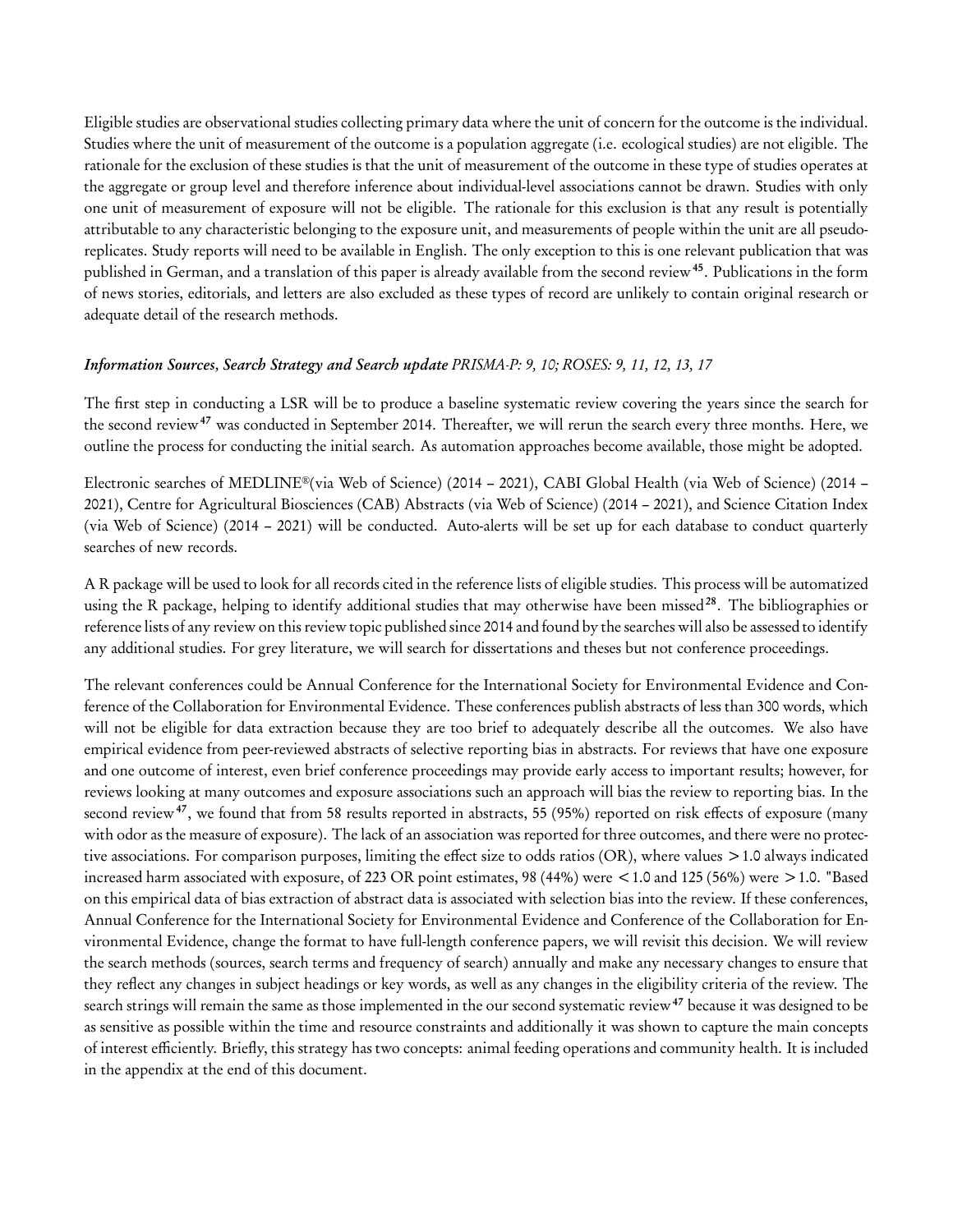#### Study records

#### a. Data management PRISMA-P: 11a; ROSES: No items

The search results will be loaded into EndNote®bibliographic management software and deduplicated using appropriate algorithms <sup>6</sup> . The project website will contain a table of the number of citations (hits) identified from each database for the baseline review, second review and numbers identified by the quarterly updates as well as the dates the searches were conducted. After deduplication, unique studies will be uploaded into the online systematic review software DistillerSR®(Ottawa, ON, Canada). We will use the ROSES flowcharts for the most up-to-date aggregated search results<sup>27</sup>.

#### b. Study selection process PRISMA-P: 11b; ROSES: 18, 37

Study selection will have two levels: a first level based on assessing information in titles and abstracts and a second level based on assessing information from the full text of studies. Two independent reviewers will conduct the selection process. To ensure that selection criteria are applied consistently to the baseline review, each new reviewer will be trained to conduct title and abstract eligibility assessment (level 1) and full-text eligibility assessment (level 2). As this is a living review, the team of reviewers may change over time. For new reviewers, training will occur on at least fifty and five citations selected from the baseline review for level 1 and level 2 screening respectively. In the event that reviewers are authors of relevant papers, they will be excluded from assessment of their papers. In the first round of study selection screening, the abstracts and titles will be screened for eligibility using the following question<sup>47</sup>:

1. Does the title and/or abstract describe an observational study reporting the association between relevant AFOs and measures of health in surrounding-community members ?

At the first level relevance screening, citations will be excluded only if both reviewers respond "No" to question, otherwise the citation will pass to full-text screening. Following title/abstract screening, eligibility will be assessed through full-text screening. At the full text screening, any disagreements will be resolved by consensus between the two reviewers. If consensus cannot be achieved between the two reviewers, a third reviewer will arbitrate<sup>46</sup>.

For full-text screening the following questions will be used:

- 1. Is the full text available in English ?
- 2. Does the study report a comparative association between a relevant animal feeding operation and measures of health in surrounding-community members ?
- 3. Does the study assess the relationship between outcome and exposure at the individual human level ?
- 4. Does the study report animal feeding operations that would be reasonably considered either large, concentrated or intensive by modern standards (not nomadic, smallholder or pastoral)?
- 5. Does the study include more than one unit of measurement of exposure ?
- 6. Does the study include at least one human health outcome measured using either an eligible survey instrument, test, assay or diseases measure obtained from medical records ?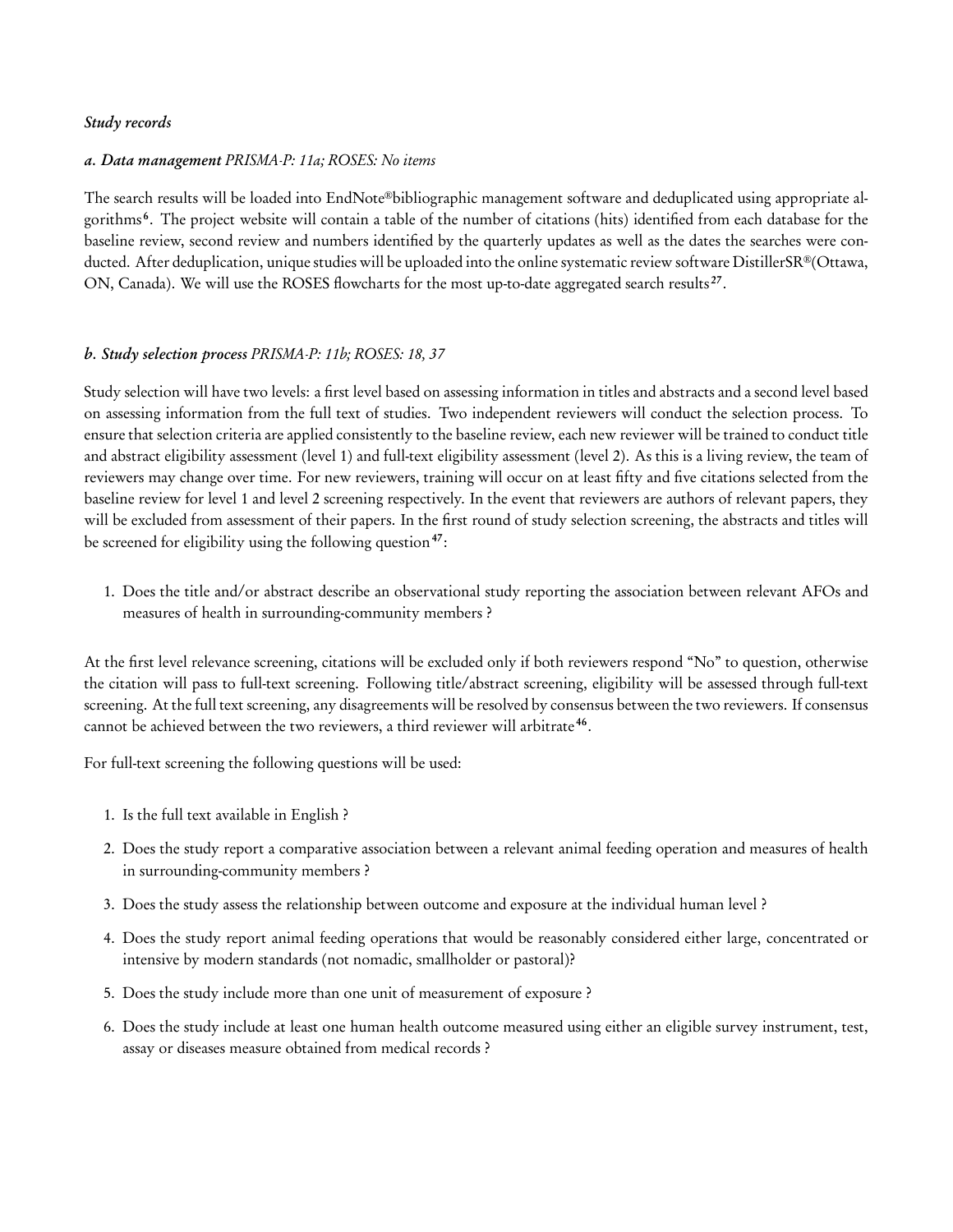#### c. Data collection process PRISMA-P: 11c; ROSES: 26, 27

Data extraction will be performed by at least two reviewers independently using as reference the pretested form that was used in the second review<sup>47</sup>, for the study- and outcome-level information. The extraction forms will be modified as necessary based on feedback from the extractors to improve usability and ensure completeness. Reviewers responsible for data extraction will undergo training to ensure consistent data extraction. For data extraction, conflicts will be resolved by consensus or, when necessary, by the judgment of a third reviewer.

If the data presented in the studies are unclear, missing, or presented in a form that is not extractable, the authors of the study will not be contacted for clarification. When multiple versions of the same study are available, we will use all sources to obtain the most complete set of data.

If a question arises relating to the accuracy of the measurement of an outcome or exposure or the validity of a statistical approach to analysis, a relevant expert within the review team may be consulted for guidance.

# Data items PRISMA-P: 12; ROSES: No item

For each study, reviewers will extract the year the study was conducted, the study population's location (country), the AFO animal species, and a description of the human community (e.g., "neighboring residents of animal farms in the Dutch provinces of Noord-Brabant and Limburg").

Reviewers will also extract each comparative effect size estimate comparing exposed and unexposed people i.e., rate ratio, prevalence ratio, prevalence odds ratio, incidence odds ratio. For each effect size extracted, the exposure metric(s) and units (e.g., distance from the facility, odor, endotoxin levels), and the outcome metric will be extracted. We will extract the measure of precision for all effect sizes (with 95% confidence interval, standard error or credible interval). If the exposure has more than two categories, all effect sizes will be extracted. When the effect sizes are presented for each level of an effect modifier, then the data will be extracted separately for each level of the effect modifier. If the study does not report effect sizes, this will be recorded in the data extraction template as "no extractable data".

Experience suggests that regression models are common, and models may be adjusted or unadjusted for known confounders. Therefore, we propose to extract information about confounders studied or assessed, and confounders included in final adjusted models. We will record if any method was used to adjust for clustering

If the observational study reports the estimated risk/incidence of disease with covariate adjustment in each group, the log odds ratio will be calculated using the method described by Hu et al <sup>34</sup>. All fixed effects adjusted for in the analysis will also be extracted. Given that the studies must have multiple exposure sites and the unit of analysis must be at the individual level, it is expected that studies consider the dependence derived from this hierarchical data structure. Failing to adjust for clustering can result in underestimation of variances <sup>39</sup>. The use of hierarchical models, also known as mixed models or multilevel models, allows for analyzing clustered or nested data structures<sup>37</sup>. Thus, we will record if any method was used to adjust for clustering.

# Risk of bias in individual studies PRISMA-P: 14; ROSES: 22, 23, 29

Risk of bias will be assessed at the outcome level (if the study had multiple outcomes) by two reviewers working independently. If a consensus cannot be reached between the two parties, a third independent reviewer will arbitrate (AOC, JS). Figure 1 summarizes the characteristics of the outcomes that will be assessed. Only outcomes that provide an estimate of the incidence of a health event will be eligible for risk-of-bias assessment because currently risk-of-bias tools are only available for the associations between health events and exposures. Studies that provide estimates of incidence of health events are cohort studies or estimates of comparative risk such as nested case-control designs (case-cohort studies, incidence den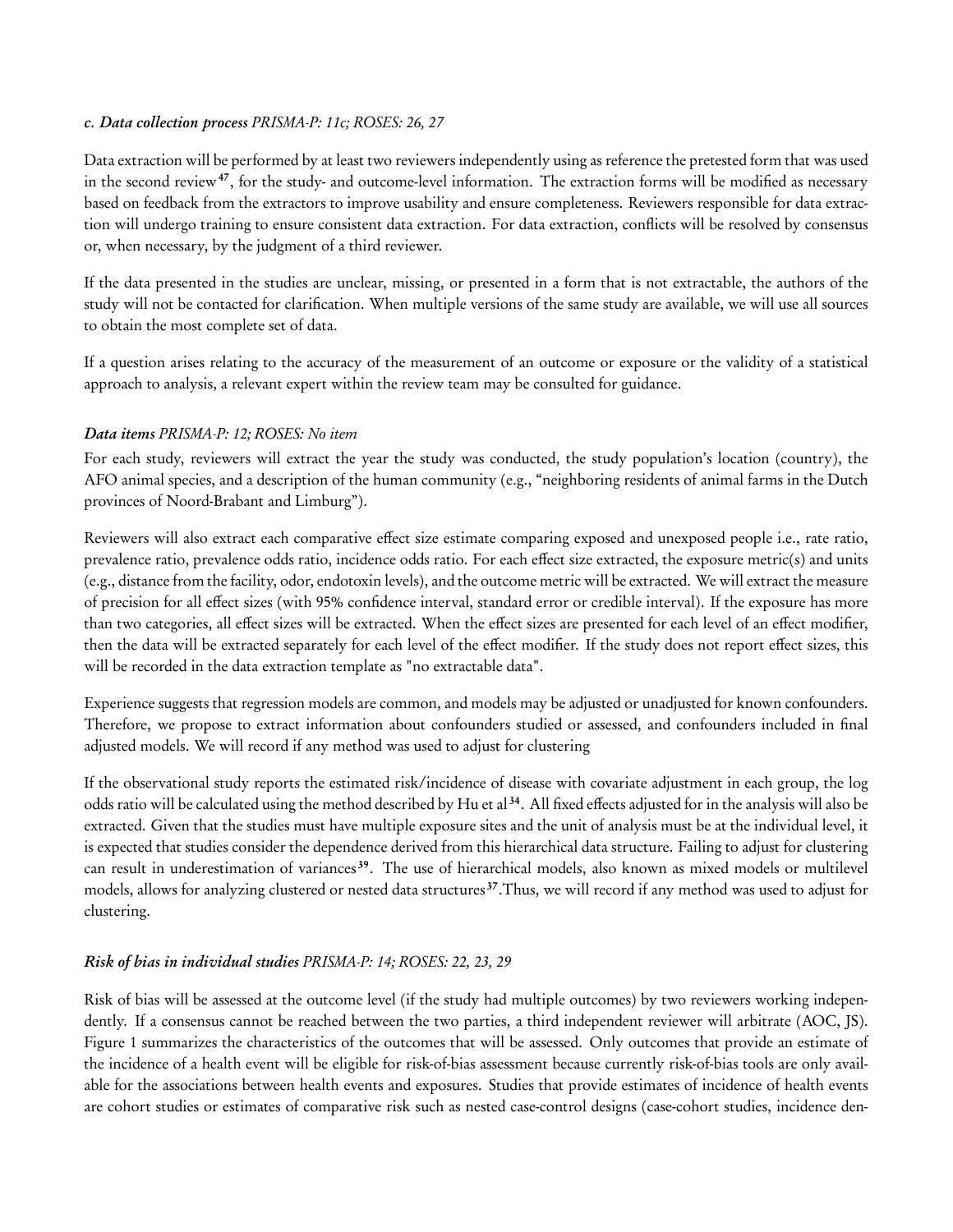sity case-control studies and survivor-based case-control studies). These types of studies will go directly to the risk-of-bias assessment.

For studies categorized as cross-sectional, there will be three filters to determine whether the outcome will go to risk-of-bias assessment. Filter 1 will determine if the outcome provides an estimate of the incidence of a health event and exposure to AFOs (either direct or total) or involves estimation of the prevalence of a health state and exposure to AFOs.

Outcomes that provide an estimate of the incidence of a health event will go to Filter 2 to determine whether the outcome is rare or common. An outcome will be considered rare if prevalence in the exposed group is less than 10%. Whereas rare outcomes will go directly to the risk-of-bias assessment, common outcomes will go Filter 3. Cross-sectional studies involving common health events (asthma exasperation in the past 6 months or wheeze events in past 3 month) can also provide indirect estimates of comparative incidence under certain assumptions related to the population, exposure measure and outcome measure<sup>22, 51, 53</sup>. Figure 2 shows a set of steps and assumptions to be followed at Filter 3 for evaluating if the effect measure (POR) from a cross-sectional study is effectively able to produce a comparative estimate of event incidence i.e., rate ratio, risk ratio or incidence odds ratio. These assumptions will not be assessed in common outcomes that use the PR to produce a comparative estimate of event incidence.



Figure 1. Risk of Bias assessment flowchart in included studies

The assumptions that will be evaluated are linked to the following questions that will also be answered:

- Is the population in a dynamic but steady state (stationary) over the time period studied? i.e., the proportion of each sub-population defined by exposure, disease, and covariates does not change with time; this will require assessment that the incidence rates and exposure and disease status are unrelated to the immigration and emigration rates and population size, and that average disease duration does not change over time<sup>51</sup>.
- Is the mean duration of the outcome the same regardless of exposure group? i.e., it is not possible to make an inference about the incidence if the exposure is considered to be the cause of the duration of the disease.
- Is the study free of concerns due to reverse causality? i.e., this occurs when the defined outcome actually results in a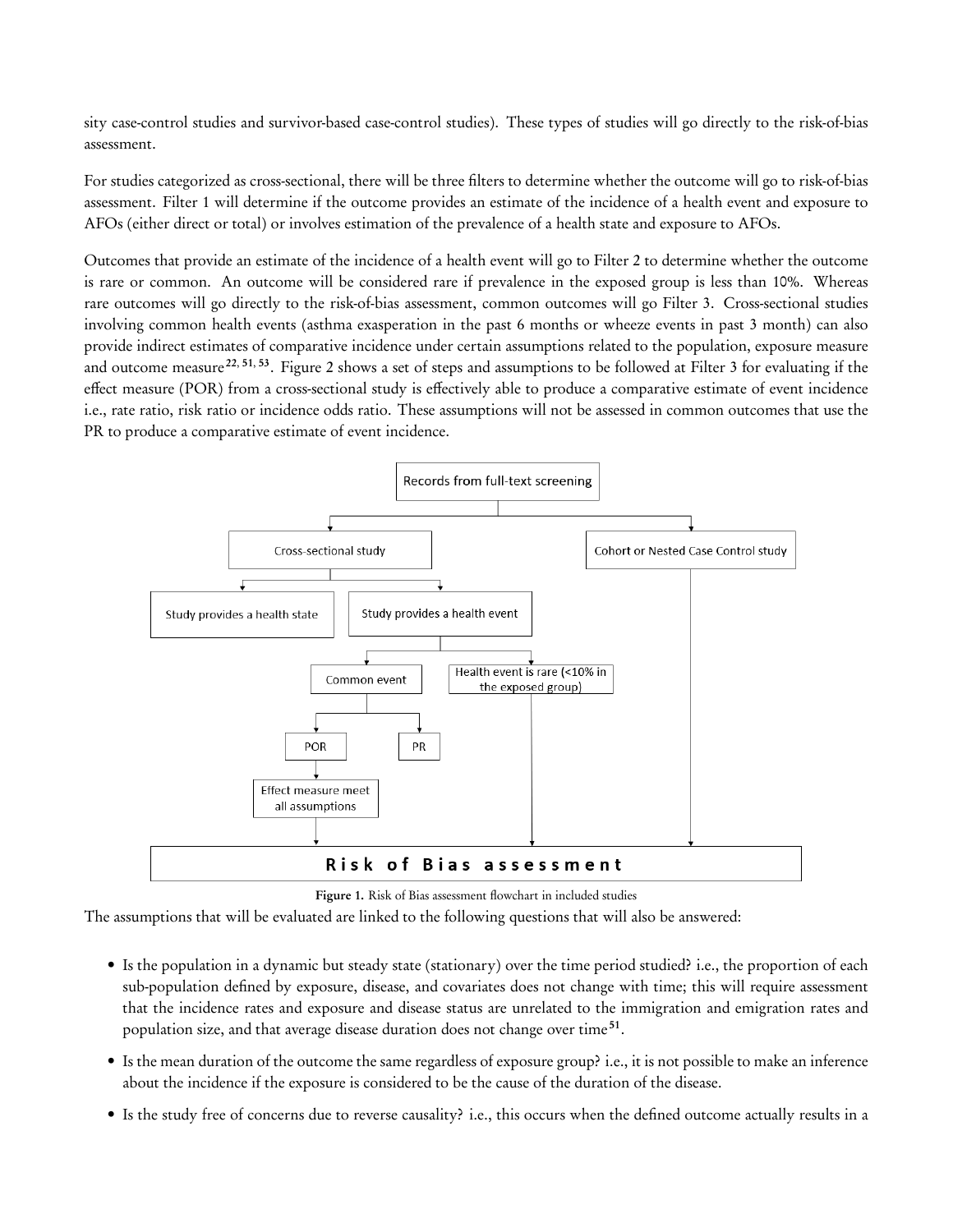change in the defined exposure.

• Is the temporal directionality from the exposure to the outcome continuous? i.e., this occurs either theoretically or by means of a thorough data collection procedure that assures the exposure is an antecedent of the outcome.

If at least one of these assumptions is unmet, the outcome will be classified as providing an estimate of the prevalence of a disease event. Otherwise, the outcome will be classified as providing an estimate of the incidence of an event and will go to the risk-of-bias assessment.



Figure 2. Flow chart for evaluating if the POR is effectively able to produce a comparative estimate of event incidence

Based on our previous experience from the second review<sup>47</sup>, and similar reviews reported by others, we do not intend to use a risk-of-bias checklist for observational studies of an environmental topic<sup>4, 56, 60</sup>. We will return to the approach used in the first systematic review which focused on three potential sources of bias in observational studies: confounding, selection bias and differential information bias. We will use risk-of-bias tools developed by the CLARITY Group at McMaster University<sup>10</sup>.

For studies categorized as nested case-control, a tool developed by the CLARITY Group at McMaster University will be used<sup>9</sup>. We will use the same tool for cross-sectional studies of health events. This tool considers the following characteristics:

- Differential information bias: Can we be confident in the assessment of exposure?
- Differential information bias: Can we be confident that those who were exposed had developed the outcome of interest and unexposed had not?
- Selection bias: Were those who were exposed and developed the outcome of interest properly selected ?
- Selection bias: Were those who were exposed and did not develop the outcome of interest properly selected?
- Confounding: Was statistical adjustment carried out for important confounding variables?

For studies categorized as cohort, another tool developed by the CLARITY Group at McMaster University will be used<sup>9</sup>. This tool considers the following characteristics: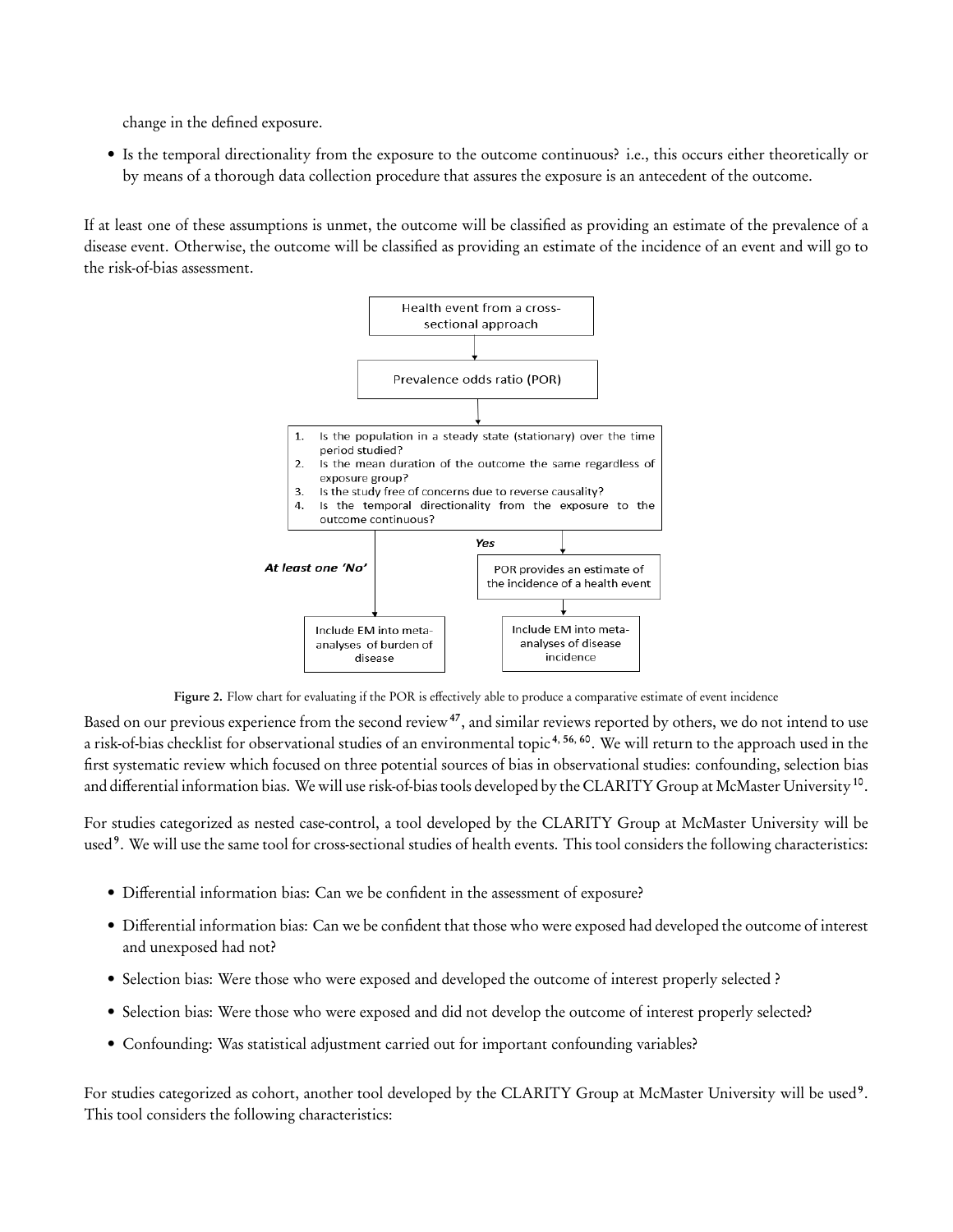- Selection bias: Was selection of exposed and non-exposed cohorts drawn from the same population?
- Differential information bias: Can we be confident in the assessment of exposure?
- Differential information bias: Can we be confident that the outcome of interest was not present at start of study?
- Confounding: Did the study match exposed and unexposed for all variables that are associated with the outcome of interest or did the statistical analysis adjust for these confounding variables?
- Differential information bias: Can we be confident in the assessment of the presence or absence of prognostic factors?
- Differential information bias: Can we be confident in the assessment of the outcome?
- Selection bias: Was the follow up of cohorts adequate?

# Confounding domains relevant to all or most studies

To assess important confounding domains we will consider it relevant to control confounders, by either the design or analysis. Lists of confounders previously identified for asthma (Figure 3), antimicrobial resistance (Figure 4), diarrhea (Figure 5) and headache (Figure 6) are provided. For novel health events, we will conduct a review of the literature to determine if a directed acyclic graph or causal web or review of risk factors and common confounders is available. If no data are available we will note and not assess the confounding bias domain.



Figure 3. Confounders, mediators and effect modifiers of the possible causal relationship between residential exposure to AFOs and asthma Regarding physiological conditions such as anxiety and depression, some authors indicate that it is fundamental to fully adjust for socioeconomic variables such as neighborhood poverty when investigating mental health outcomes <sup>49</sup>, <sup>59</sup>. Therefore, we will consider adjustment for some metric that captures this concept, such as, but not limited to neighborhood poverty, or socioeconomic status, measures of food insecurity, etc., to be critical for any "causal inference" study that evaluated the association between mental health and AFOs.

# Differential information bias domains relevant to all or most studies

In the bias domain of differential information bias, we will separately assess exposure measures and outcome measures and the potential for bias, and the meaningful change in magnitude and expected direction of bias. This bias assessment will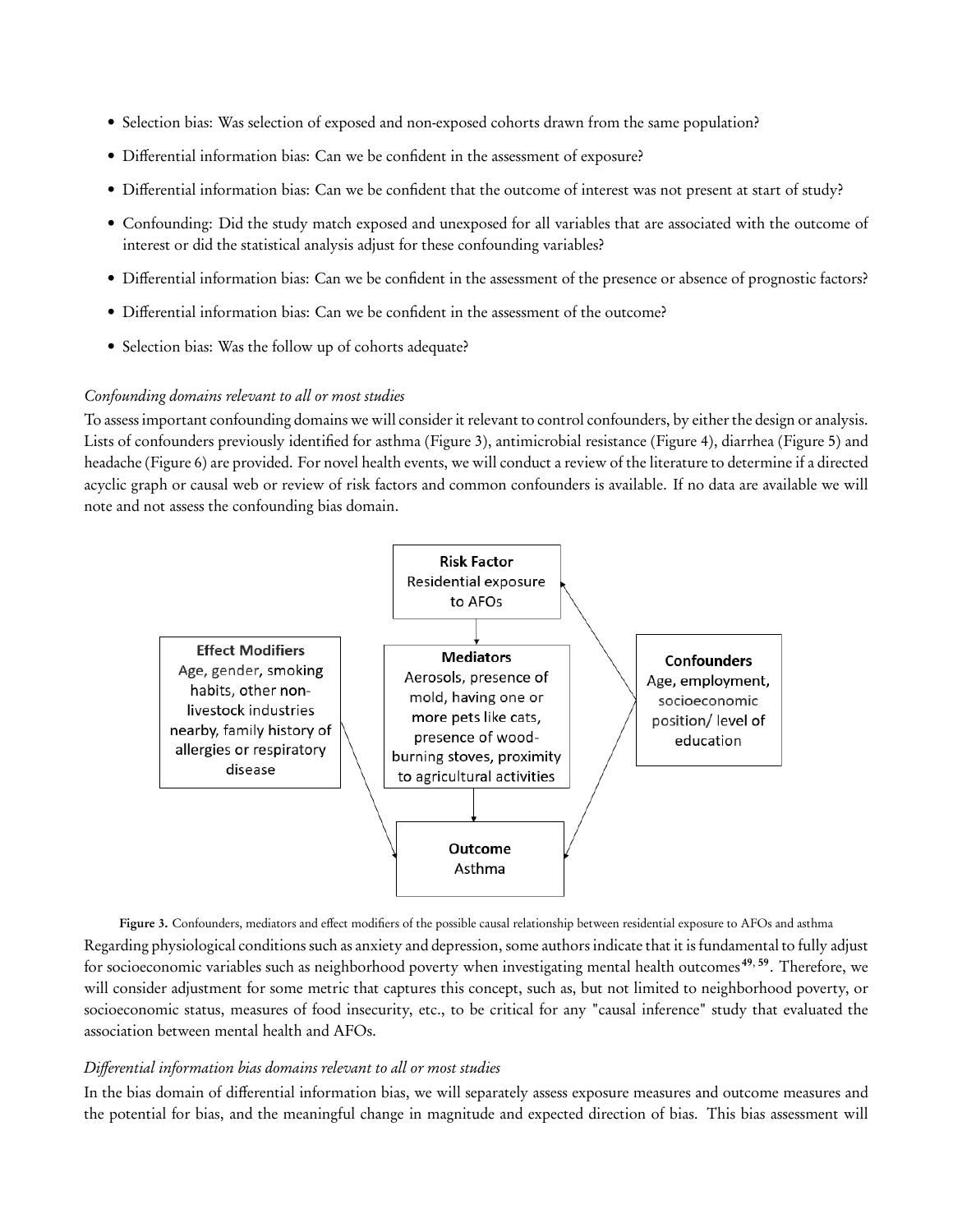

Figure 4. Confounders, mediators and effect modifiers of the possible causal relationship between residential exposure to AFOs and antimicrobial resistance



Figure 5. Confounders, mediators and effect modifiers of the possible causal relationship between residential exposure to AFOs and diarrhea

include two aspects. First, we will consider the ability to accurately measure the exposure and the outcome. Then we will also assess if the measure is an accurate measurement of the exposure to AFOs or the health outcome. For example, the potential to mismeasure distance from an AFO is low. However, the ability for distance to accurately reflect true exposure to AFOs is moderate for health outcomes like respiratory disease due to differences in topography and wind direction on emissions dispersion. Similarly, if the health state is nasal colonization with MRSA in past 6 months and the expected route of exposure is manure spreading, then the distance from the AFO is likely to be a poor measure of exposure as producers can spread manure on crop land many miles from animal barns. Similarly, we will assess if the health event outcomes are subject to differential information bias.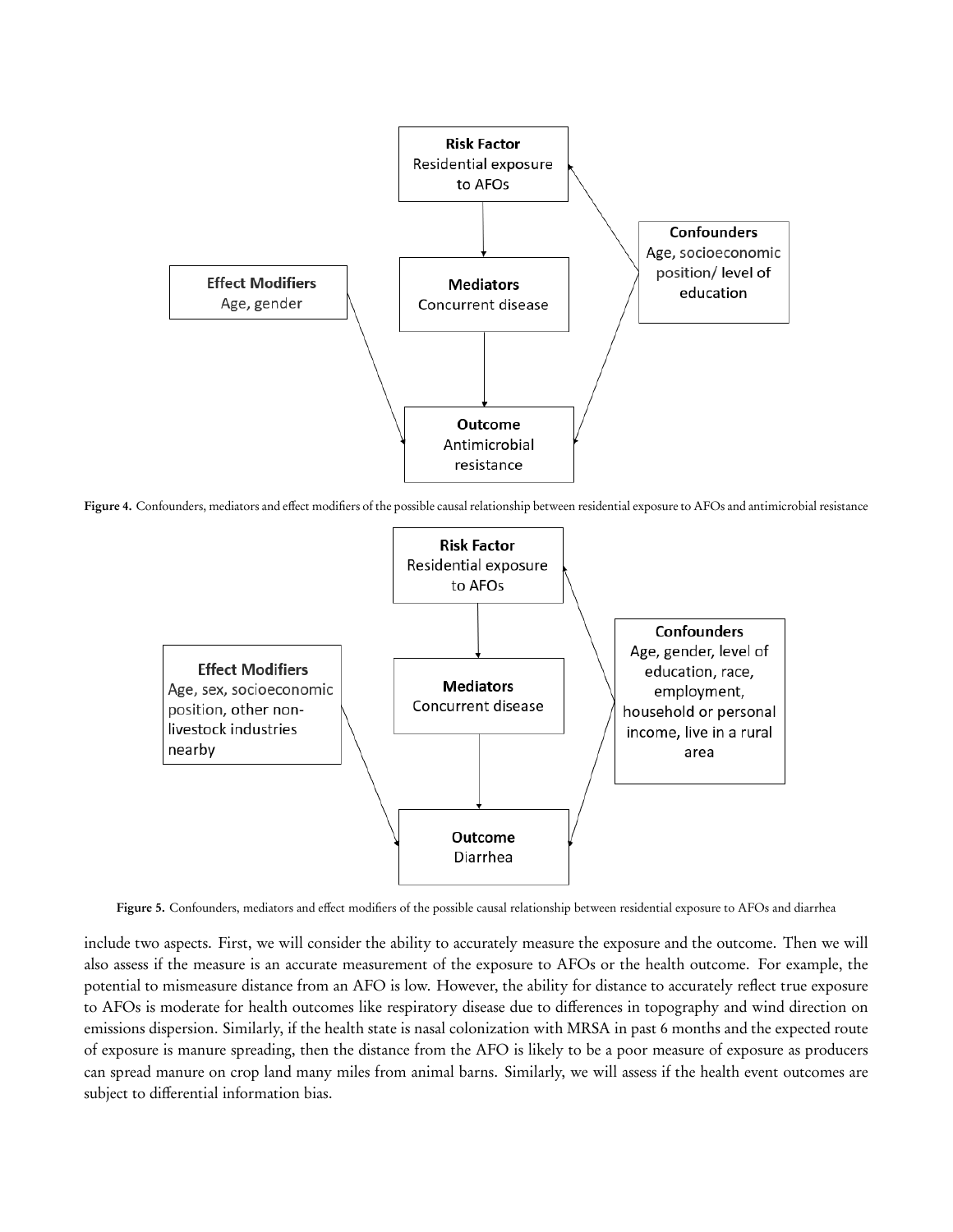

Figure 6. Confounders, mediators and effect modifiers of the possible causal relationship between residential exposure to AFOs and headache

# Selection bias domains relevant to all or most studies

Selection bias has multiple definitions but can be understood as the error introduced when the study population does not represent the source population<sup>12</sup>. To be more precise, selection bias occurs when the selection of participants is conditioned by both the exposure and the disease status (outcome). In that case, the probability of being selected is different for each group i.e., there are different selection probabilities. Despite the fact that neither of the two previous reviews identified cohort studies, if such studies are identified in the baseline review, we will assess loss to follow-up leading to selection bias. Selection bias threatens the internal validity since the analyzed group might not be representative, even if the initial study population was.

# Other potential biases

The effect of multiplicity and non-independence have been identified in the previous reviews of this topic as a possible source of error in precision of estimation. For this review, two questions will be included at the end of the quantitative analysis for each comparative effect measure:

- Is there a concern of elevating study level (study-wise) type 1 error/multiple testing?
- Is it possible that observations are not independent?

Multiplicity will be classified as being associated with multiple testing of independent outcomes or multiple testing of correlated outcomes. The way the authors controlled for the dependency associated with the structure of the data will be extracted in case the answer to the second question is negative.

# Data synthesis PRISMA-P: 15a, 15b, 15c; ROSES: 30, 31, 32

To summarize the findings, we propose to conduct two meta-analyses using the R package or REVMAN, one for studies reporting associations with health states and another for studies approaching disease events. The meta-analysis of studies that used a health state will provide pooled estimates of burden of disease and be interpreted as a comparison of burden of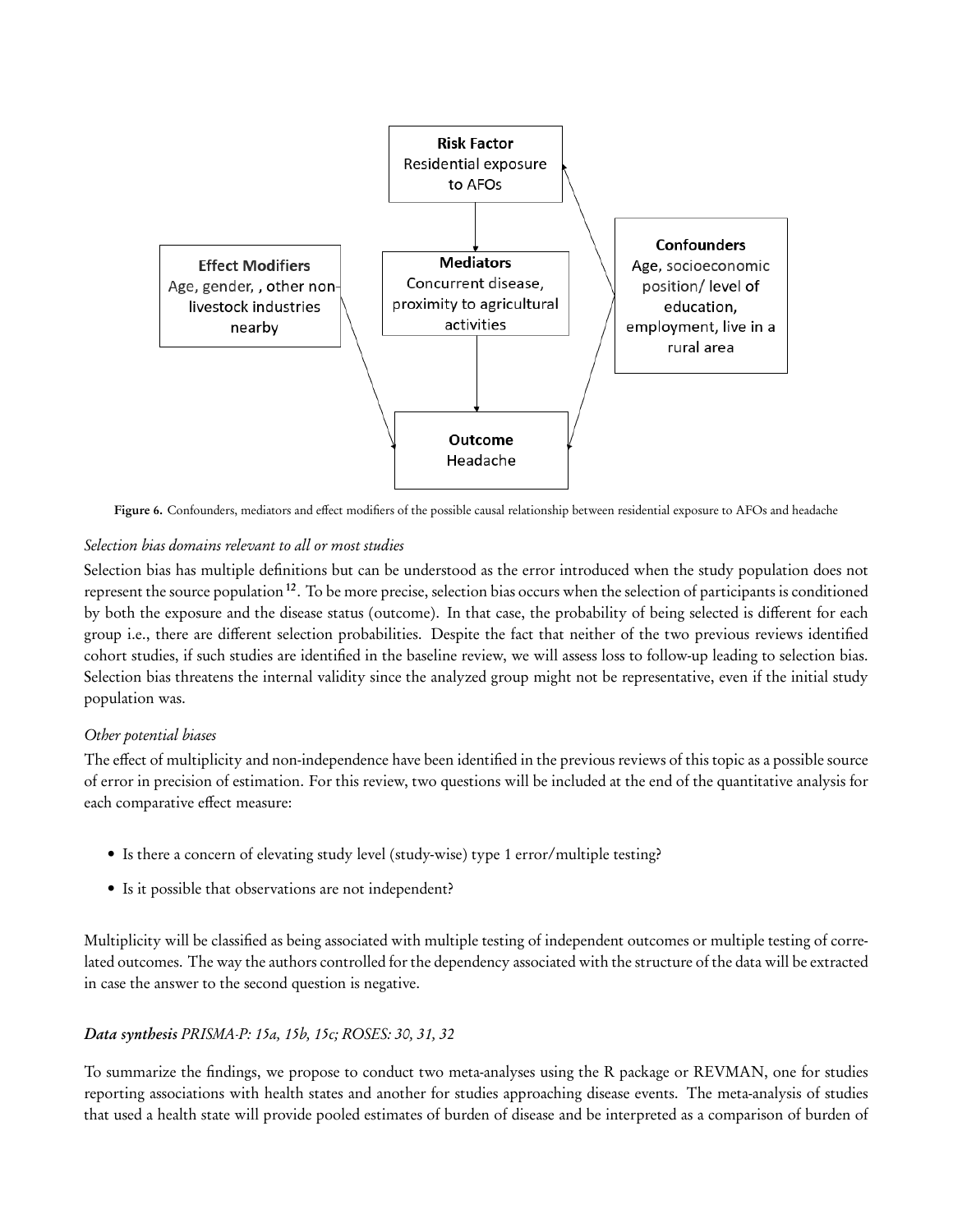disease between a population exposed to AFOs and another that was not exposed.

The meta-analysis of health events will provide pooled estimates of the association between AFOs and each health event outcome category. All effect measures within each health outcome category (i.e., respiratory, neurological, etc.) with more than one study population reported will be included in either meta-analysis. For the meta-analysis of disease events, we will use effect measures that are considered to be either rate ratios, risk ratios, or incidence odds ratios. If data are sufficient, we will also explore heterogeneity using meta-regression methods.

To determine how the change on the effect size, based on the expected direction and magnitude of the bias, impacts the meta-analyses results, sensitivity analyses will be performed to assess the impact of excluding positive studies identified as being biased away from the null as well as studies with uncertain direction of bias. This methodology has been used to evaluate if removing studies with a positive effect still produce positive risk estimates that allow drawing causal inferences<sup>29</sup>. A limitation of these analyses is that it has been suggested that meta-analyses of observational studies are prone to bias because they pool the results from studies of differing quality and relevance<sup>61</sup>.

If there a concern of elevating study level (study-wise) type 1 error/multiple testing (Question 1, Other potential biases Section), a sensitivity analysis also will be performed using the least bias estimate or in case all bias estimates are equal, the estimate will be selected at random.

We propose to use the GRADE (Grading of Recommendations Assessment, Development and Evaluation) approach to summarize the body of evidence for each outcome category<sup>26</sup>.

# Strategy for presentation of the results

We will provide tables that describe the human source population, the animal source population, the outcomes measured, and the metrics of exposure. For eligible studies, we will categorize the health outcomes by organ system. For each of these sub-groups, we will further organize the data by health outcome and exposure metric. We propose a figure/tables that will summarize the associations, stratified by the risk-of-bias results. The characteristics of included studies table will include authors, information about study design, country, publication year, population/number of subjects studied.

In the results tables, we will report the group-level characteristics (e.g., percent of people with asthma in the exposed and percent of people with asthma in the unexposed groups) or the effect size reported, which will likely be the odds ratio or risk ratio. We will provide information about confounders adjusted for in the estimate or if the estimate was unadjusted.

We will also provide the risk-of-bias assessment for each study by outcome included. As there may be multiple outcomes per study, risk of bias needs to be assessed at the outcome level.

The evidence from this update will be also displayed on a website developed using R shiny software; subsequent reviews will be integrated in this website to provide current evidence to the general public. The interactive forest plot, tables, graphs and maps will comprise the data visualization elements for this website, and it will be hosted on a Michigan State University server.

Other forms of dissemination will include the publication of papers or reports about the review results and presentation at various conferences and academic events. In order to log methodological changes that are made for each update, we will include a tab in the website called "Methodological changes". This will ensure transparency and tracking of any change that can create discordance between updates.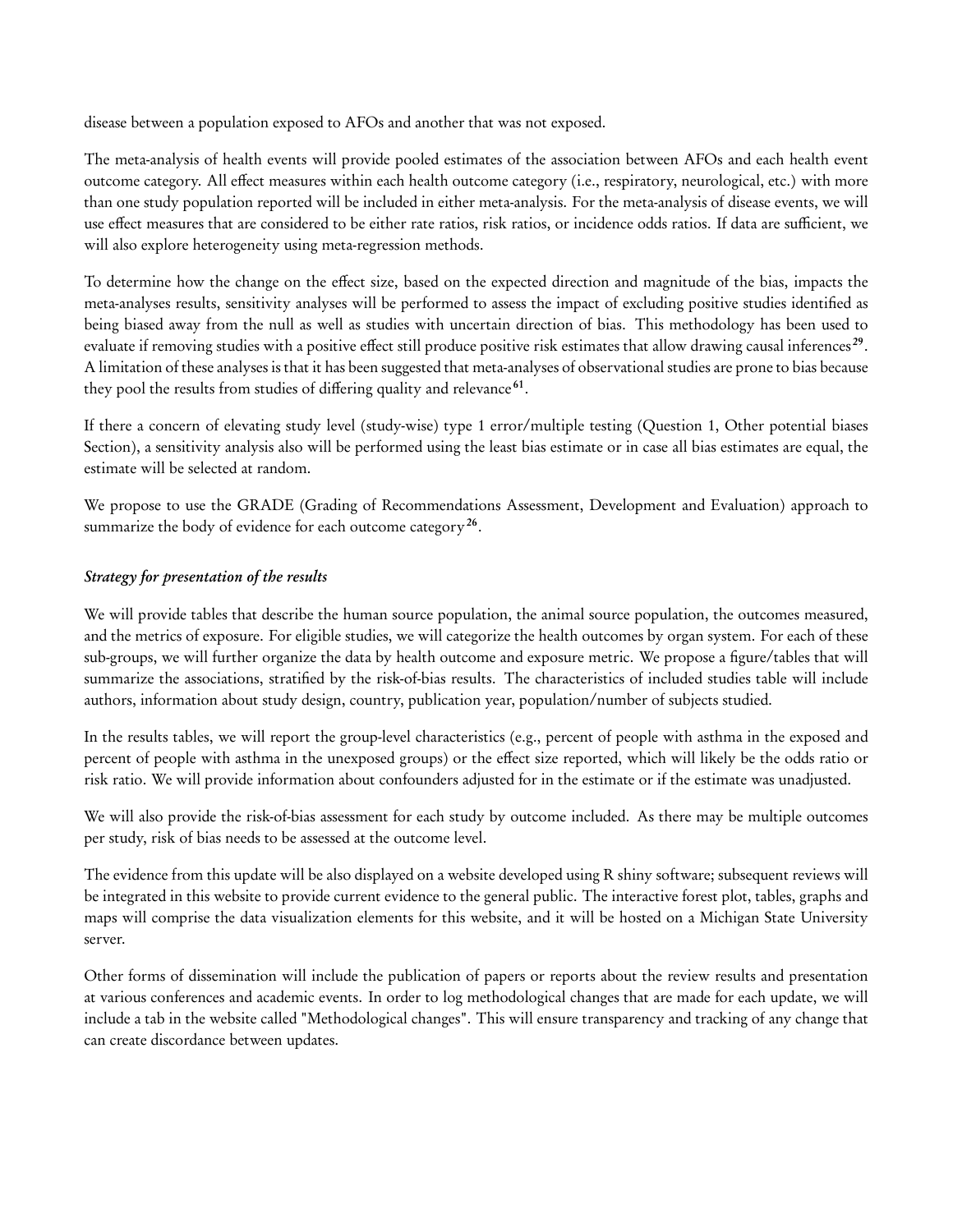#### REFERENCES

- 1. W. Abara, S. M. Wilson, and K. Burwell. Environmental justice and infectious disease: gaps, issues, and research needs. Environmental Justice, 5(1):8–20, 2012.
- 2. American Public Health Association. Precautionary Moratorium on New and Expanding Concentrated Animal Feeding Operations, 2020. URL https://www.apha.org/ policies-and-advocacy/public-health-policy-statements/policy-database/2020/01/13/ precautionary-moratorium-on-new-and-expanding-concentrated-animal-feeding-operations.
- 3. R. Basu. Finally, presidential candidates are talking seriously about cafo problems, Dec 2019. URL https://www.desmoinesregister.com/story/opinion/columnists/rekha-basu/2019/12/18/ president-candidates-take-farm-policy-debates-back-big-ag/2682654001/.
- 4. L. Bero, N. Chartres, J. Diong, A. Fabbri, D. Ghersi, J. Lam, A. Lau, S. McDonald, B. Mintzes, P. Sutton, et al. The risk of bias in observational studies of exposures (robins-e) tool: concerns arising from application to observational studies of exposures. Systematic reviews, 7(1):242, 2018.
- 5. C. Bime, J. Nguyen, and R. A. Wise. Measures of asthma control. Current opinion in pulmonary medicine, 18(1):48, 2012.
- 6. W. M. Bramer, D. Giustini, G. B. de Jonge, L. Holland, and T. Bekhuis. De-duplication of database search results for systematic reviews in endnote. Journal of the Medical Library Association: JMLA, 104(3):240, 2016.
- 7. J. Burkholder, B. Libra, P. Weyer, S. Heathcote, D. Kolpin, P. S. Thorne, and M. Wichman. Impacts of waste from concentrated animal feeding operations on water quality. Environmental health perspectives, 115(2):308–312, 2007.
- 8. J. A. Casey, B. F. Kim, J. Larsen, L. B. Price, and K. E. Nachman. Industrial food animal production and community health. Current environmental health reports, 2(3):259–271, 2015.
- 9. CLARITY Group at McMaster University . Tool to assess risk of bias in cohort studies distillersr distillersr. https://www.evidencepartners.com/resources/methodological-resources/ tool-to-assess-risk-of-bias-in-cohort-studies-distillersr. (Accessed on 05/06/2021).
- 10. CLARITY Group at McMaster University. Tool to assess risk of bias in case control studies | distillersr. https://www.evidencepartners.com/resources/methodological-resources/ tool-to-assess-risk-of-bias-in-case-control-studies-distillersr. (Accessed on 05/06/2021).
- 11. D. Cole, L. Todd, and S. Wing. Concentrated swine feeding operations and public health: a review of occupational and community health effects. Environmental health perspectives, 108(8):685–699, 2000.
- 12. M. Delgado-Rodriguez and J. Llorca. Bias. Journal of Epidemiology & Community Health, 58(8):635-641, 2004.
- 13. K. J. Donham. Community and occupational health concerns in pork production: A review. *Journal of animal science*, 88(suppl\_13):E102–E111, 2010.
- 14. K. J. Donham, S. Wing, D. Osterberg, J. L. Flora, C. Hodne, K. M. Thu, and P. S. Thorne. Community health and socioeconomic issues surrounding concentrated animal feeding operations. Environmental health perspectives, 115(2): 317–320, 2007.
- 15. P. Douglas, S. Robertson, R. Gay, A. L. Hansell, and T. W. Gant. A systematic review of the public health risks of bioaerosols from intensive farming. International journal of hygiene and environmental health, 221(2):134–173, 2018.
- 16. J. Dutkiewicz, Z. J. Pomorski, J. Sitkowska, E. Krysińska-Traczyk, C. Skórska, Z. Prażmo, G. Cholewa, and H. Wójtowicz. Airborne microorganisms and endotoxin in animal houses. *Grana*, 33(2):85-90, 1994.
- 17. J. H. Elliott, T. Turner, O. Clavisi, J. Thomas, J. P. Higgins, C. Mavergames, and R. L. Gruen. Living systematic reviews: an emerging opportunity to narrow the evidence-practice gap. PLoS medicine, 11(2):e1001603, 2014.
- 18. J. H. Elliott, A. Synnot, T. Turner, M. Simmonds, E. A. Akl, S. McDonald, G. Salanti, J. Meerpohl, H. MacLehose, J. Hilton, et al. Living systematic review: 1. introductionâĂŤthe why, what, when, and how. Journal of clinical epidemiology, 91:23–30, 2017.
- 19. Environmental Protection Agency (EPA). Laws & Regulations | US EPA, 2020. URL https://www.epa.gov/ laws-regulations.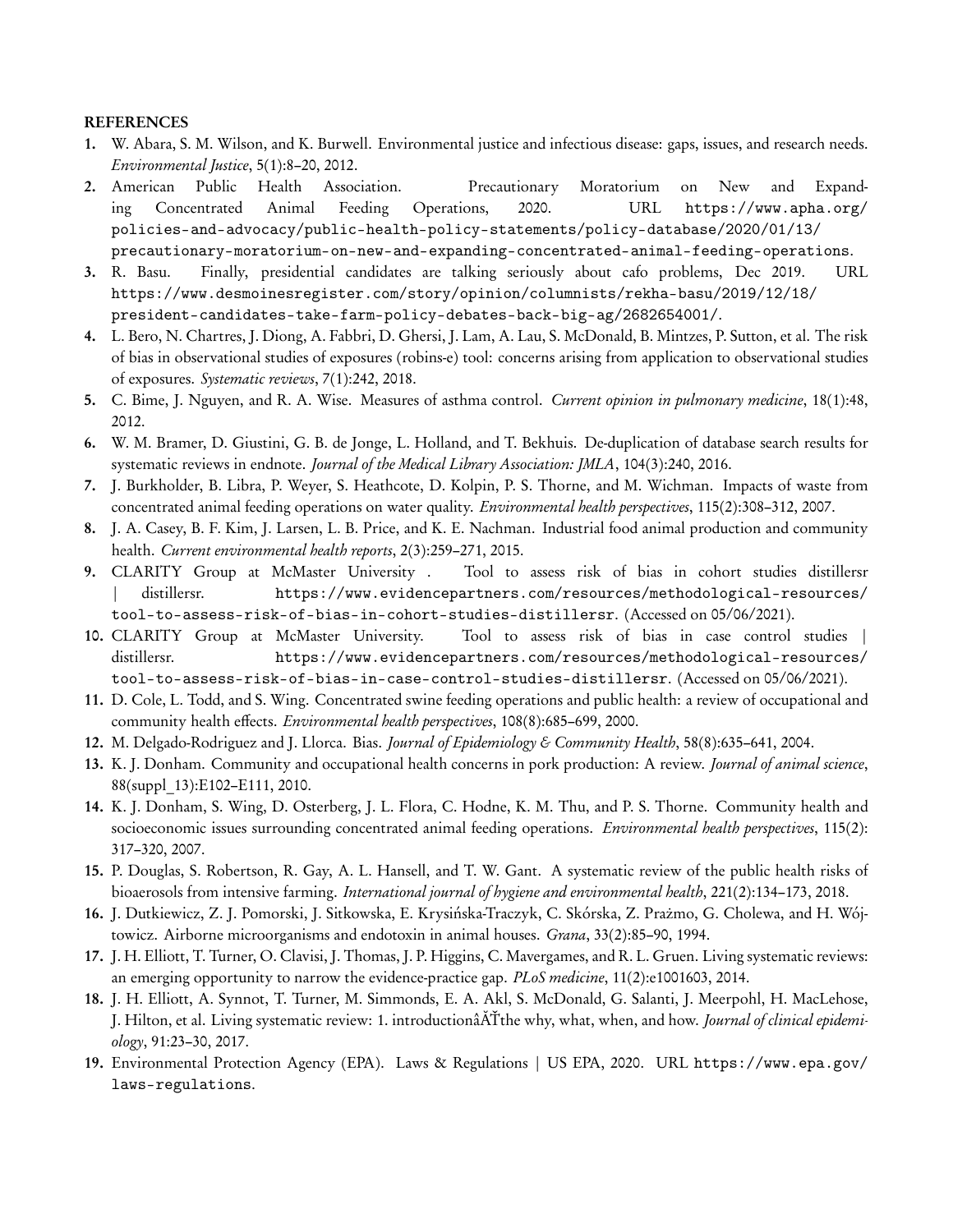- 20. Environmental Protection Agency (EPA). Animal feeding operations (afos), Mar 2020. URL https://www.epa. gov/npdes/animal-feeding-operations-afos.
- 21. A. Fennewald. Cafo debate divides rural ideals, May 2019. URL https://www.columbiatribune.com/news/ 20190516/cafo-debate-divides-rural-ideals.
- 22. J. Freeman and G. B. Hutchison. Prevalence, incidence and duration. American Journal of Epidemiology, 112(5):707–723, 1980.
- 23. M. Fricker, L. G. Heaney, and J. W. Upham. Can biomarkers help us hit targets in difficult-to-treat asthma? Respirology, 22(3):430–442, 2017.
- 24. P. Garner, S. Hopewell, J. Chandler, H. MacLehose, E. A. Akl, J. Beyene, S. Chang, R. Churchill, K. Dearness, G. Guyatt, C. Lefebvre, B. Liles, R. Marshall, L. Martínez García, C. Mavergames, M. Nasser, A. Qaseem, M. Sampson, K. Soares-Weiser, Y. Takwoingi, L. Thabane, M. Trivella, P. Tugwell, E. Welsh, E. C. Wilson, and H. J. Schünemann. When and how to update systematic reviews: consensus and checklist. BMJ, 354, 2016. doi: 10.1136/bmj.i3507. URL https://www.bmj.com/content/354/bmj.i3507.
- 25. W. H. O. W. Group et al. Evaluation and use of epidemiological evidence for environmental health risk assessment: Who guideline document. Environ Health Perspect, 108:997–1002, 2000.
- 26. G. Guyatt, A. D. Oxman, E. A. Akl, R. Kunz, G. Vist, J. Brozek, S. Norris, Y. Falck-Ytter, P. Glasziou, H. DeBeer, et al. Grade guidelines: 1. introductionâATgrade evidence profiles and summary of findings tables. Journal of clinical epidemiology, 64(4):383–394, 2011.
- 27. N. R. Haddaway, B. Macura, P. Whaley, and A. S. Pullin. Roses reporting standards for systematic evidence syntheses: pro forma, flow-diagram and descriptive summary of the plan and conduct of environmental systematic reviews and systematic maps. Environmental Evidence, 7(1):7, 2018.
- 28. N. R. Haddaway, M. J. Grainger, and C. T. Gray. citationchaser: An R package and Shiny app for forward and backward citations chasing in academic searching, Feb. 2021. URL https://doi.org/10.5281/zenodo.4543513.
- 29. M. Hauptmann, R. D. Daniels, E. Cardis, H. M. Cullings, G. Kendall, D. Laurier, M. S. Linet, M. P. Little, J. H. Lubin, D. L. Preston, et al. Epidemiological studies of low-dose ionizing radiation and cancer: summary bias assessment and meta-analysis. JNCI Monographs, 2020(56):188–200, 2020.
- 30. T. Heinzen. Recent developments in the quantification and regulation of air emissions from animal feeding operations. Current environmental health reports, 2(1):25–32, 2015.
- 31. A. B. Hill. The environment and disease: association or causation?, 1965.
- 32. F. Hoffmann and G. Glaeske. Prescriptions as a proxy for asthma in children: a good choice? *European journal of clinical* pharmacology, 66(3):307–313, 2010.
- 33. C. Hribar. Understanding Concentrated Animal Feeding Operations and Their Impact on Communities. Technical report, National Association of Local Boards of Health (NALBOH), 2010. URL http://www.cdc.gov/nceh/ehs/ docs/understanding{\\_}cafos{\\_}nalboh.pdf.
- 34. D. Hu, C. Wang, and A. M. OâĂŹConnor. A method of back-calculating the log odds ratio and standard error of the log odds ratio from the reported group-level risk of disease. Plos one, 15(3):e0222690, 2020.
- 35. K. S. Khan, E. Ball, C. E. Fox, and C. Meads. Systematic reviews to evaluate causation: an overview of methods and application. BMJ evidence-based medicine, 17(5):137–141, 2012.
- 36. D. A. Lawlor, K. Tilling, and G. Davey Smith. Triangulation in aetiological epidemiology. *International journal of* epidemiology, 45(6):1866–1886, 2016.
- 37. B. A. F. Martinez, V. B. Leotti, M. R. Borba, G. d. S. e Silva, and L. G. Corbellini. Can hierarchical modeling improve our understanding of bovine abortion due to neospora caninum infection? Veterinary parasitology, 237:77–82, 2017.
- 38. C. Mavergames and J. Elliott. Living systematic reviews: towards real-time evidence for health-care decision-making | bmj best practice. https://bestpractice.bmj.com/info/toolkit/discuss-ebm/ living-systematic-reviews-towards-real-time-evidence-for-health-care-decision-making/, 2020. (Accessed on 02/25/2021).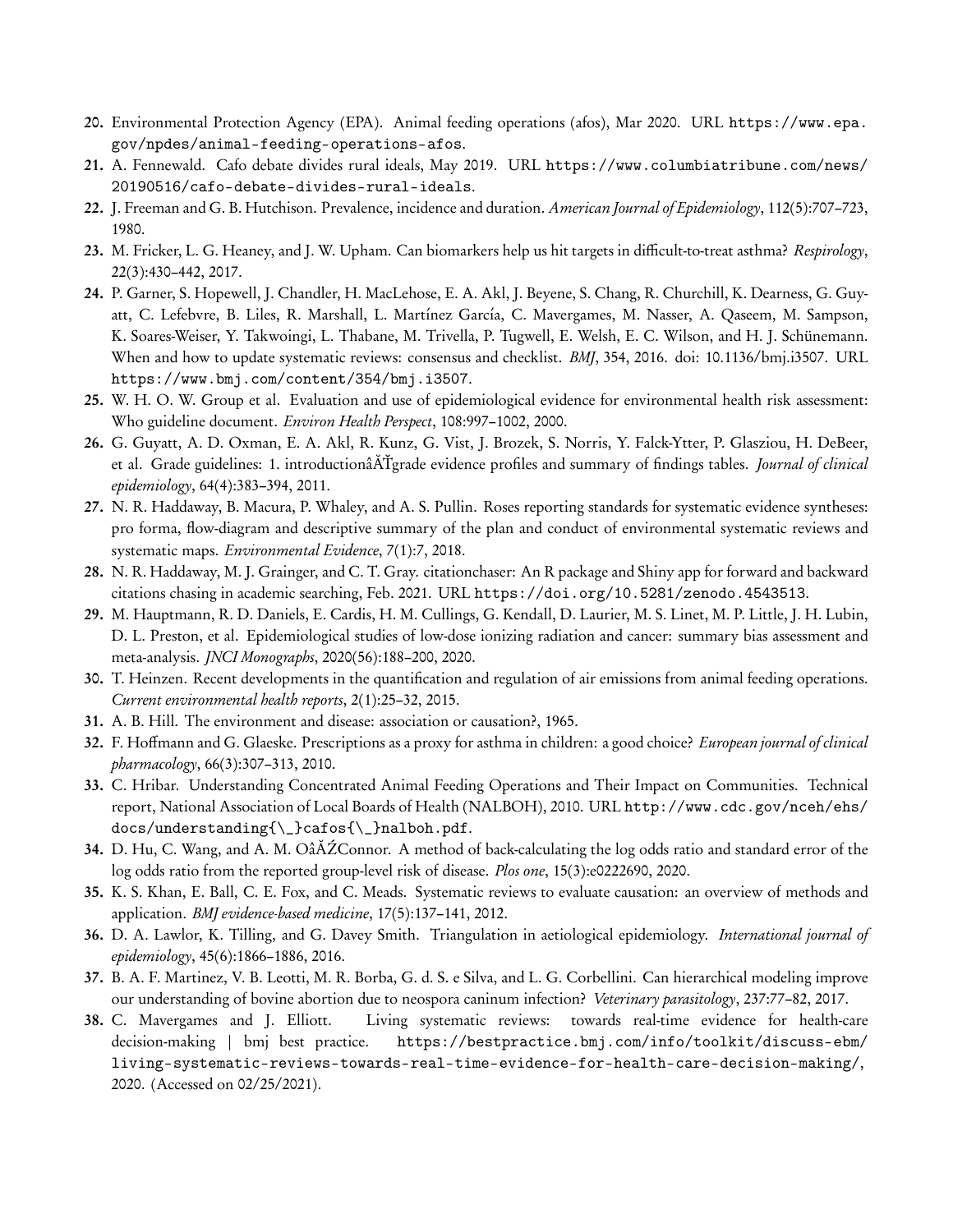- 39. J. McDermott and Y. Schukken. A review of methods used to adjust for cluster effects in explanatory epidemiological studies of animal populations. Preventive Veterinary Medicine, 18(3):155–173, 1994.
- 40. F. M. Mitloehner and M. Calvo. Worker health and safety in concentrated animal feeding operations. Journal of agricultural safety and health, 14(2):163–187, 2008.
- 41. D. Moher, A. Liberati, J. Tetzlaff, D. G. Altman, P. Group, et al. Preferred reporting items for systematic reviews and meta-analyses: the prisma statement. PLoS med, 6(7):e1000097, 2009.
- 42. D. Moher, L. Shamseer, M. Clarke, D. Ghersi, A. Liberati, M. Petticrew, P. Shekelle, L. A. Stewart, et al. Preferred reporting items for systematic review and meta-analysis protocols (prisma-p) 2015 statement. Systematic reviews, 4(1): 1, 2015.
- 43. W. Nicole. Cafos and environmental justice: The case of north carolina, 2013.
- 44. A. Obbarius, L. van Maasakkers, L. Baer, D. M. Clark, A. G. Crocker, E. de Beurs, P. M. Emmelkamp, T. A. Furukawa, E. Hedman-Lagerlöf, M. Kangas, et al. Standardization of health outcomes assessment for depression and anxiety: recommendations from the ichom depression and anxiety working group. Quality of Life Research, 26(12):3211–3225, 2017.
- 45. A. M. O'Connor, B. Auvermann, D. Bickett-Weddle, S. Kirkhorn, J. M. Sargeant, A. Ramirez, and S. G. Von Essen. The association between proximity to animal feeding operations and community health: a systematic review. PloS one, 5(3):e9530, 2010.
- 46. A. M. O'Connor, B. W. Auvermann, J. P. Higgins, S. P. Kirychuk, J. M. Sargeant, S. G. Von Essen, J. M. Glanville, and H. Wood. The association between proximity to animal-feeding operations and community health: a protocol for updating a systematic review. Systematic reviews, 3(1):99, 2014.
- 47. A. M. O'Connor, B. W. Auvermann, R. S. Dzikamunhenga, J. M. Glanville, J. P. Higgins, S. P. Kirychuk, J. M. Sargeant, S. C. Totton, H. Wood, and S. G. Von Essen. Updated systematic review: associations between proximity to animal feeding operations and health of individuals in nearby communities. Systematic reviews, 6(1):86, 2017.
- 48. U. S. D. of Agriculture (USDA). Animal Feeding Operations | NRCS, 2020. URL https://www.nrcs.usda.gov/ wps/portal/nrcs/main/national/plantsanimals/livestock/afo/.
- 49. A. Oudin, L. Bråbäck, D. O. Åström, M. Strömgren, and B. Forsberg. Association between neighbourhood air pollution concentrations and dispensed medication for psychiatric disorders in a large longitudinal cohort of swedish children and adolescents. BMJ open, 6(6):e010004, 2016.
- 50. M. J. Page, J. McKenzie, P. Bossuyt, I. Boutron, T. Hoffmann, C. Mulrow, L. Shamseer, J. Tetzlaff, and D. Moher. Updating guidance for reporting systematic reviews: development of the prisma 2020 statement. 2020.
- 51. N. Pearce. Effect measures in prevalence studies. Environmental Health Perspectives, 112(10):1047–1050, 2004.
- 52. N. Pearce. Classification of epidemiological study designs. International journal of epidemiology, 41(2):393–397, 2012.
- 53. M. E. Reichenheim and E. S. Coutinho. Measures and models for causal inference in cross-sectional studies: arguments for the appropriateness of the prevalence odds ratio and related logistic regression. BMC medical research methodology, 10(1):66, 2010.
- 54. S. J. Reynolds, M. W. Nonnenmann, I. Basinas, M. Davidson, L. Elfman, J. Gordon, S. Kirychuck, S. Reed, J. W. Schaeffer, M. B. Schenker, et al. Systematic review of respiratory health among dairy workers. Journal of agromedicine, 18(3):219–243, 2013.
- 55. A. Sá-Sousa, A. M. Pereira, R. Almeida, L. Araújo, M. Couto, T. Jacinto, A. Freitas, J. Bousquet, and J. A. Fonseca. Adult asthma scoresâĂŤdevelopment and validation of multivariable scores to identify asthma in surveys. The Journal of Allergy and Clinical Immunology: In Practice, 7(1):183–190, 2019.
- 56. D. A. Savitz, G. A. Wellenius, and T. A. Trikalinos. The problem with mechanistic risk of bias assessments in evidence synthesis of observational studies and a practical alternative: Assessing the impact of specific sources of potential bias. American Journal of Epidemiology, 188(9):1581–1585, 2019.
- 57. A. Shahid, K. Wilkinson, S. Marcu, and C. M. Shapiro. Profile of mood states (poms). In *STOP*, *THAT and one hundred* other sleep scales, pages 285–286. Springer, 2011.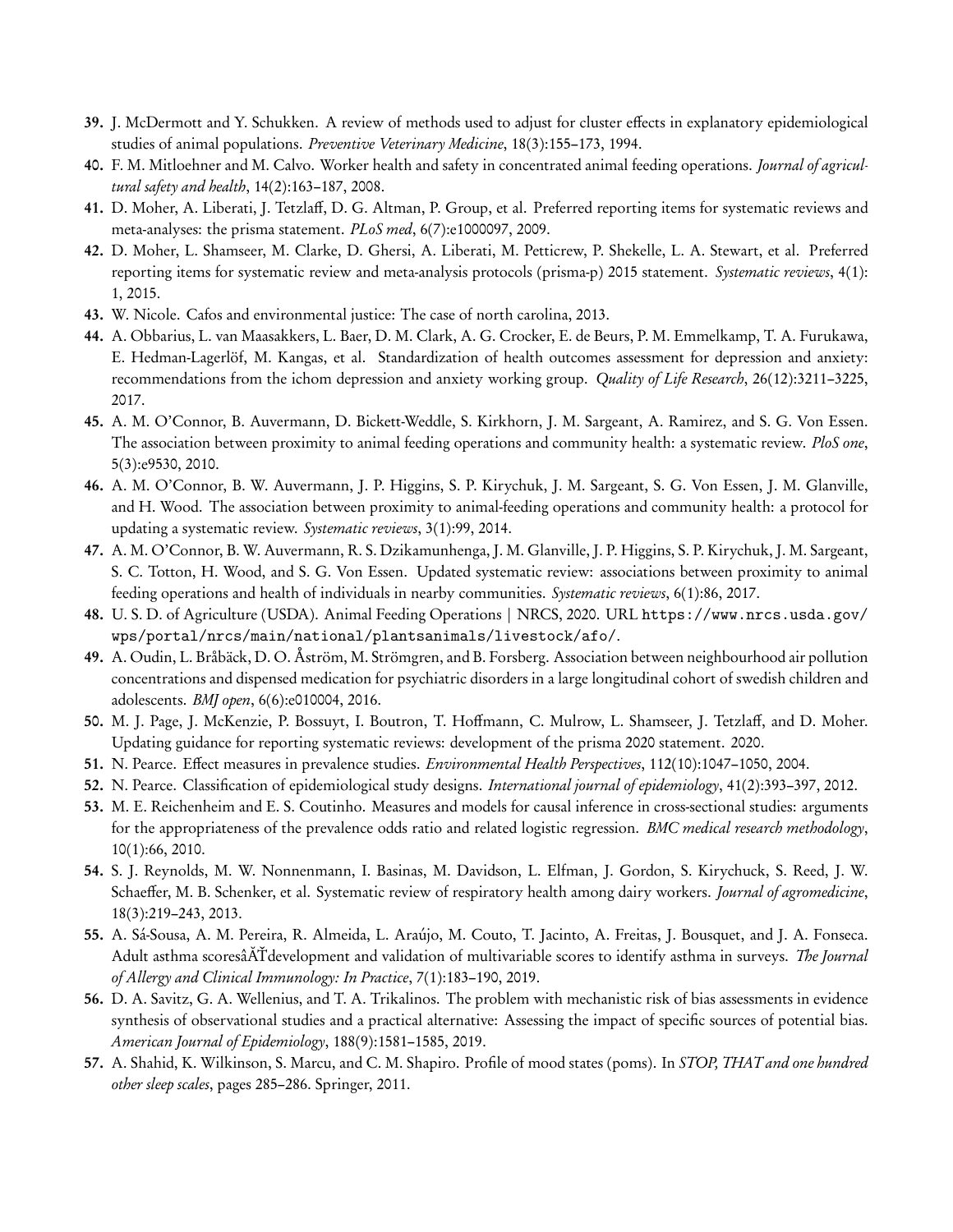- 58. C. Skorska, J. Dutkiewicz, B. Mackiewicz, J. Sitkowska, and G. Cholewa. Reactivity of farmers handling cattle and swine to biological allergens present in the working environment. Medycyna Ogolna, 34:289–299, 1999.
- 59. B. Starfield, A. W. Riley, W. P. Witt, and J. Robertson. Social class gradients in health during adolescence. *Journal of* Epidemiology & Community Health,  $56(5):354-361$ , 2002.
- 60. K. Steenland, M. Schubauer-Berigan, R. Vermeulen, R. Lunn, K. Straif, S. Zahm, P. Stewart, W. Arroyave, S. Mehta, and N. Pearce. Risk of bias assessments and evidence syntheses for observational epidemiological studies of environmental and occupational exposures: Strengths and limitations. Environmental health perspectives, 128(9):095002, 2020.
- 61. S. Thompson, U. Ekelund, S. Jebb, A. K. Lindroos, A. Mander, S. Sharp, R. Turner, and D. Wilks. A proposed method of bias adjustment for meta-analyses of published observational studies. International journal of epidemiology, 40(3): 765–777, 2011.
- 62. P. Whaley, E. Aiassa, C. Beausoleil, A. Beronius, G. Bilotta, A. Boobis, R. de Vries, A. Hanberg, S. Hoffmann, N. Hunt, et al. Recommendations for the conduct of systematic reviews in toxicology and environmental health research (coster). Environment International, 143:105926, 2020.

# Full search string grouped by substrings representing animal feeding operations and community health PRISMA-P: 10; ROSES:10

# FULL SEARCH STRING GROUPED BY SUBSTRINGS REPRESENTING ANIMAL FEEDING OPERATIONS AND COMMUNITY HEALTH

- 1. MH=animal husbandry
- 2. MH=housing, animal
- 3. MH=animal feed
- 4. TS=((animal\$ OR bovine OR cow OR cows OR cattle OR beef OR pig OR pigs OR piglet\* OR pork OR swine OR porcine OR hog OR hogs OR finisher\* OR sheep OR ovine OR lamb OR lambs OR poultry OR chicken\* OR hen OR hens OR broiler\* OR turkey\* OR livestock OR "live stock" OR intensiv\* OR industrial\* OR confined OR confinement OR concentrated OR large-scale) NEAR/3 ("feed\* facilit\*" OR "feed\* operation\*" ) )
- 5. TS=(cafo OR cafos OR afo OR afos)
- 6. TS=("feed lot\$" OR feedlot\* OR feedyard\* OR "feed yard\*")
- 7. TS=((animal\$ OR bovine OR cow OR cows OR cattle OR beef OR pig OR pigs OR piglet\* OR pork OR swine OR porcine OR hog OR hogs OR finisher\* OR sheep OR ovine OR lamb OR lambs OR poultry OR chicken\* OR hen OR hens OR broiler\* OR turkey\* OR livestock OR "live stock") NEAR/0 (operation\* OR facility OR facilities OR confined OR confinement ) )
- 8. TS=((confined OR confinement) NEAR/2 ( feed or feeding) )
- 9. TS =((intensive or intensively or large-scale or industrial) NEAR/2 ( farm or farms or farming or livestock or "live stock") )
- 10. TS=(("animal production" or "livestock production" or "live stock production") NEAR/0 (operation\* OR facility OR facilities) )
- 11. #10 OR #9 OR #8 OR #7 OR #6 OR #5 OR #4 OR #3 OR #2 OR #1
- 12. MH=(Environmental Health)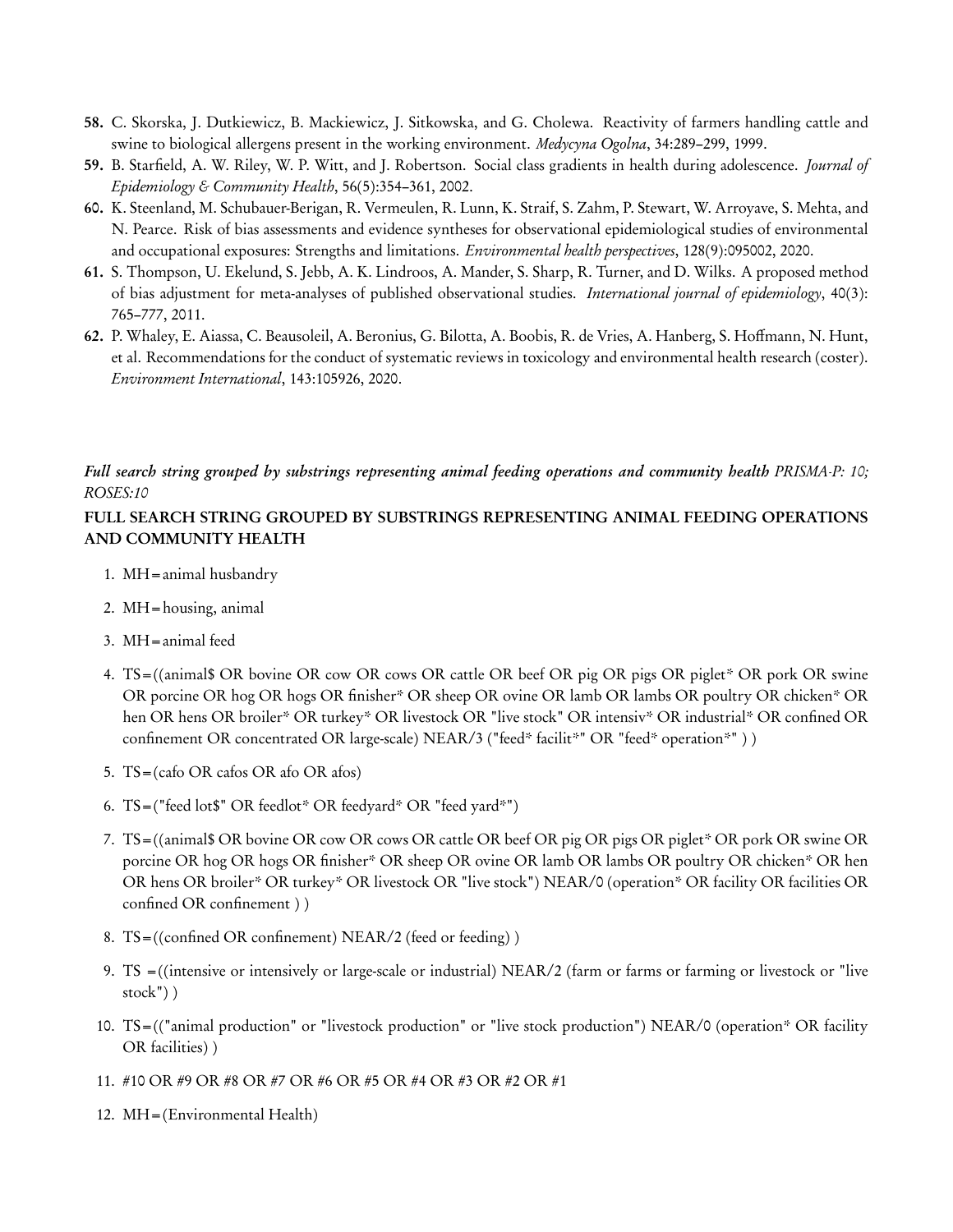- 13. MH=(Environmental Exposure OR Inhalation Exposure)
- 14. MeSH HEADING: (environmental pollutants)
- 15. MeSH HEADING:exp: (air pollutants)
- 16. MH=(water pollutants)
- 17. MH=(Environmental Illness)
- 18. TS=("public health\*" OR "environmental health\*" OR "environmental medicine" OR "community health\*")
- 19. SO=("public health\*" OR "environmental health\*" OR "environmental medicine" OR "community health\*")
- 20. TS=((community or communities or resident\* or residence\$ or neighbor\* or neighbour\* or family or families or local\$ or populace\$ or school\$ or preschool\* or highschool\* or nursery or nurseries or playgroup\* or "play group\*" or kindergarten\*) NEAR/4 (health or disease\$ or impact\* or effect\$ or exposure\$ or expose\$ or outcome\$ or symptom\$ or risk\$) )
- 21. TS=((public or community or communities or resident\* or residence\$ or living or neighbor\* or neighbour\* or family or families or local\$ or population\$ or populace or school\$ or preschool\* or highschool\* or nursery or nurseries or playgroup\* or "play group\*" or kindergarten\*) NEAR/4 (proximity or vicinity or location\$ or located or nearby or "near" or close or closely))
- 22. #21 OR #20 OR #19 OR #18 OR #17 OR #16 OR #15 OR #14 OR #13 OR #12
- 23. #22 AND #11
- 24. MeSH HEADING:exp: (animals)
- 25. MeSH HEADING: (humans)
- 26. #24 NOT #25
- 27. #23 NOT #26
- 28. (#27) AND DOCUMENT TYPES: (News)
- 29. (#27) AND DOCUMENT TYPES: (Editorial)
- 30. (#27) AND DOCUMENT TYPES: (Letter)
- 31. #27 NOT (#28 OR #29 OR #30)
- 32.  $TS = "foot ortho*"$
- 33. #31 NOT #32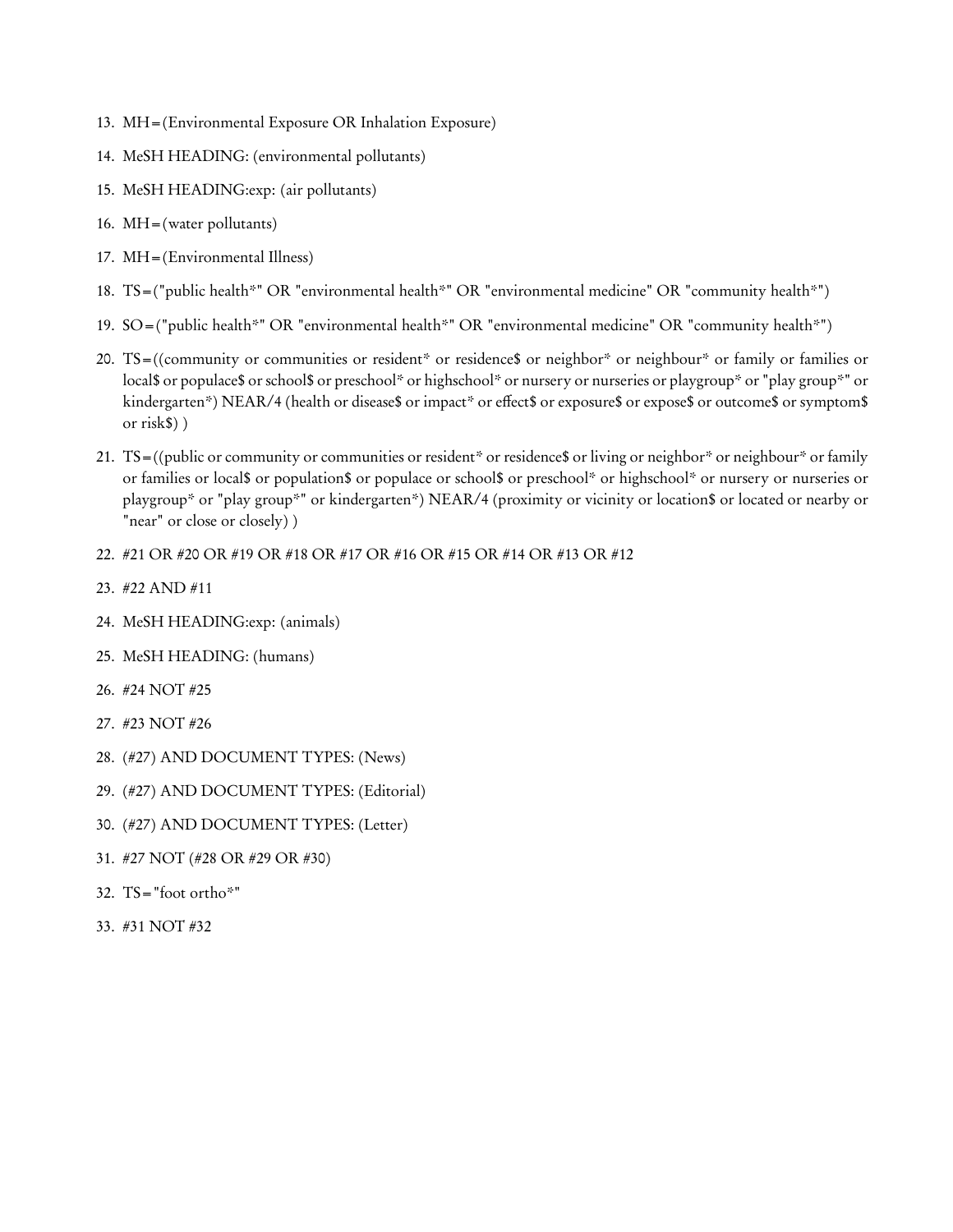# RECOMMENDATIONS FOR THE CONDUCT OF SYSTEMATIC REVIEWS IN TOXICOLOGY AND ENVI-RONMENTAL HEALTH RESEARCH (COSTER): CHECKLIST FOR PLANNING THE REVIEW AND PREPAR-ING THE PROTOCOL

#### 1. Securing capacity, competencies and tools

- (a) Ensure the review team has sufficient combined competence to conduct the systematic review, including relevant expertise in: information science ( for e.g. search strategies); evidence appraisal; statistical methods; domain or subject expertise; systematic review methods. Checked.
- (b) Identify information management practices for each stage of the review, including reference and knowledge management tools, systematic review software, and statistics packages. Checked.
- (c) Exclude people or organisations with apparent conflicts of interest relating to the findings of the review from analysis and decision-making roles in the review process. Checked.
- (d) Disclose the roles and all potential conflicts of interest of all people and organisations involved in planning and conducting. Checked.

# 2. Setting the research question to inform the scope of the review ("problem formulation")

- (a) Demonstrate the need for a new review in the context of the scientific value of the question, the importance to stakeholders of the question being asked, and the findings of any pre-existing primary research and/or evidence syntheses. Checked.
- (b) Articulate the scientific rationale for each question via development of a theoretical framework which connects e.g. the exposure to the outcomes of interest (or otherwise as appropriate given the objectives of the review). Checked.
- (c) For each research question to be answered by the review, prospectively define a statement of the research objective in terms of one or more of the following components, selected as appropriate:
	- Population (objects of investigation, i.e. the entities to which exposures or interventions happen). Checked.
	- Exposure or Intervention ( the administered change in conditions of the objects of investigation, to include timing, duration and dose. Checked.
	- Comparator ( the group to which the intervention or exposure groups are being compared). Checked.
	- Outcome (the change being measured in the intervention or exposure group). Checked.
	- Study design (specific design features of relevant research). Checked.
	- Target condition (the object of a test method for diagnosis or detection). Not applicable.

# 3. Defining eligibility criteria

- (a) Define and justify unambiguous and appropriate eligibility criteria for each component of the objective statement. Checked.
- (b) Define the points at which screening for eligibility will take place (e.g. pre-screening based on title/abstract, full text screening, or both). Checked.
- (c) For interventions, exposures and comparators: define as relevant to review objectives the eligible types of interventions and/or exposures, methods for measuring exposures, the timing of the interventions/exposures, and the interventions/exposures against which these are to be compared. Checked.